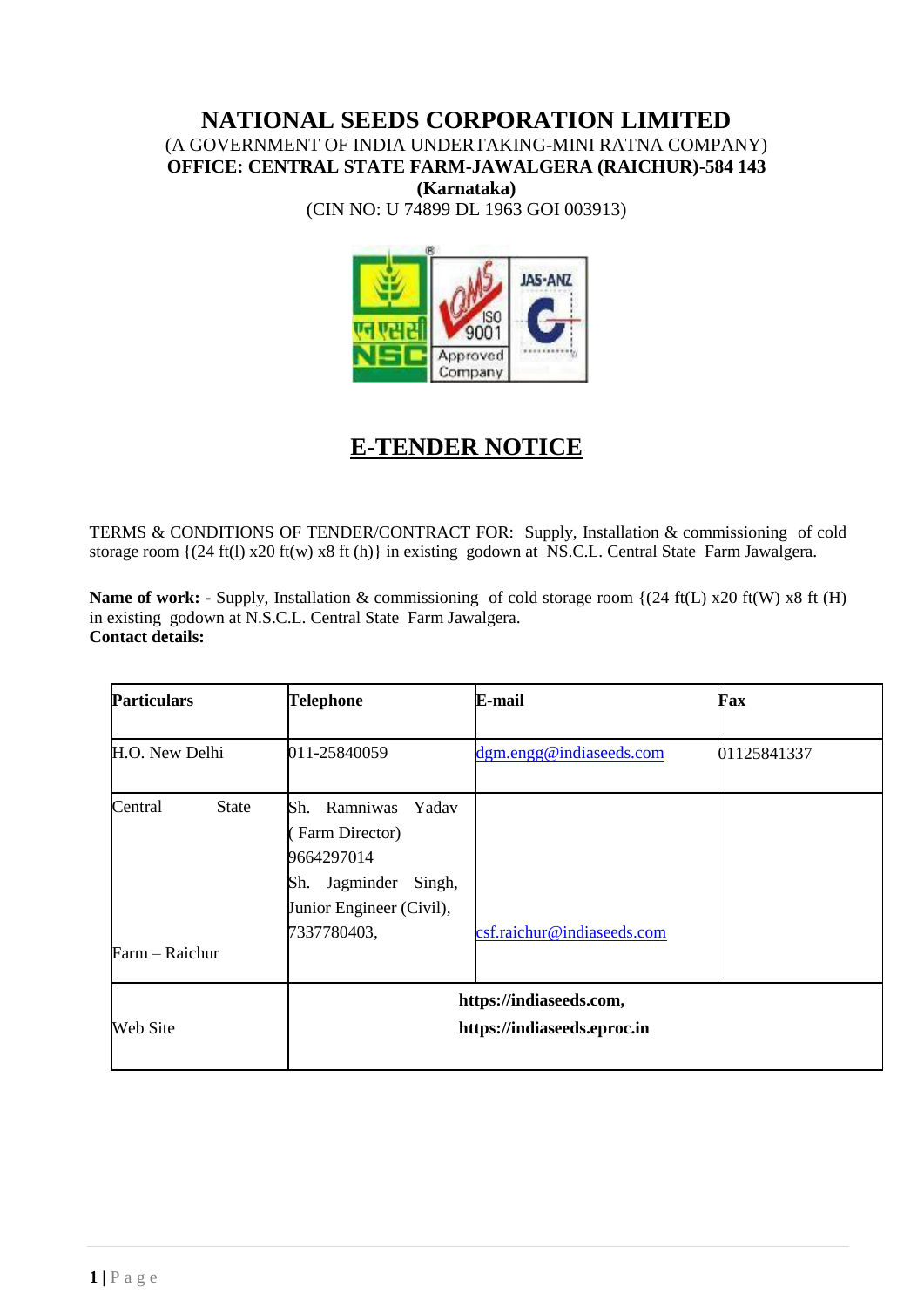|                     | SECTION-III GENERAL TERMS AND CONDITIONS OF THE CONTRACT  14                                         |  |
|---------------------|------------------------------------------------------------------------------------------------------|--|
| <b>SECTION - IV</b> |                                                                                                      |  |
|                     |                                                                                                      |  |
|                     |                                                                                                      |  |
|                     |                                                                                                      |  |
|                     |                                                                                                      |  |
| SECTION – VI        |                                                                                                      |  |
|                     |                                                                                                      |  |
|                     |                                                                                                      |  |
|                     |                                                                                                      |  |
|                     | Technical specification for 5.0 TR(2.5 Tr-02 No.) air-cooled packaged air conditioner with cold room |  |
|                     |                                                                                                      |  |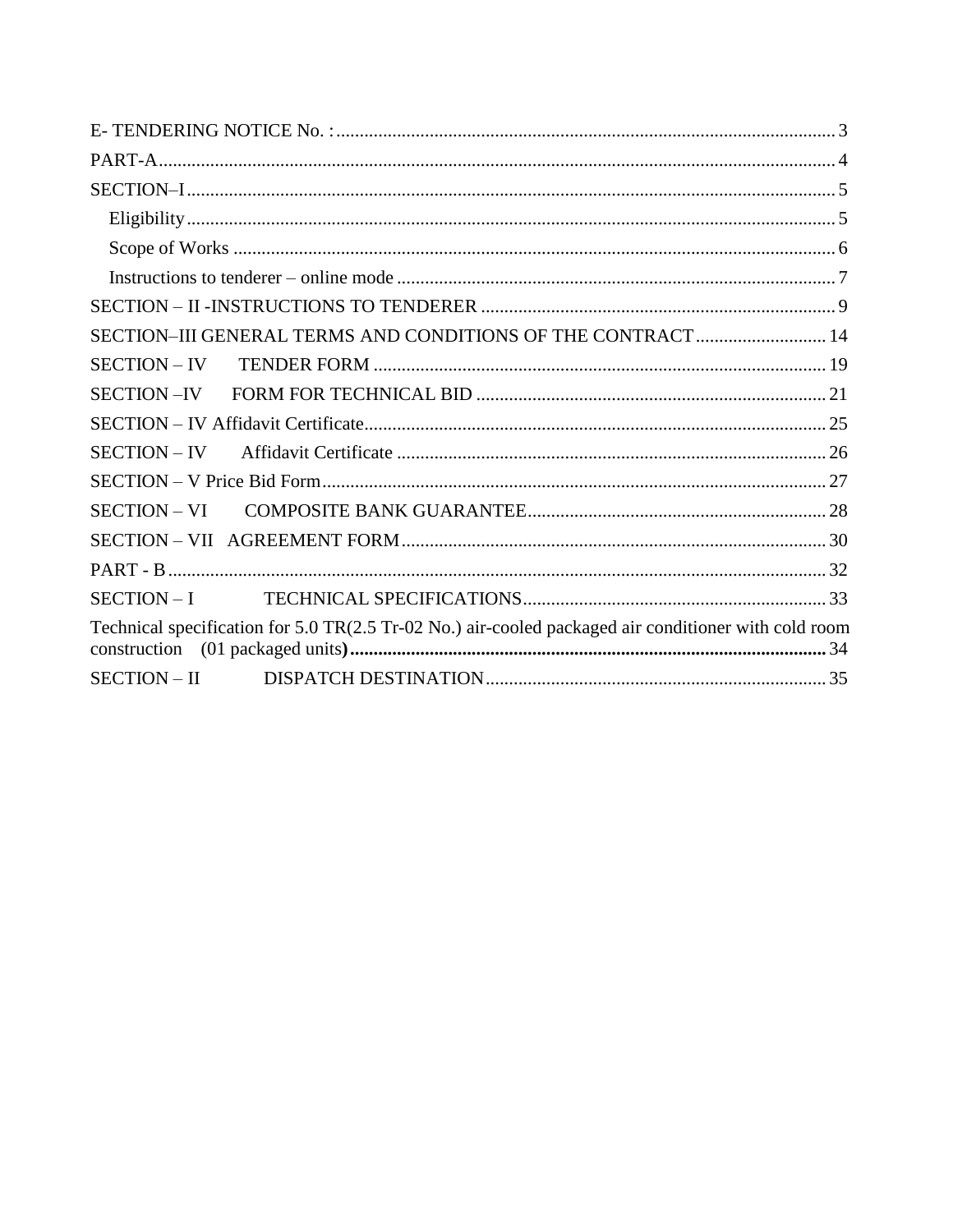#### **NATIONAL SEEDS CORPORATION LIMITED (A GOVT.OF INDIA UNDERTAKING) Central State Farm, Jawalagera (Raichur)**

No. CSF/JWL/6(28)/2021-22/Civil/ Dated: 23.02.2022

#### **Notice Inviting Tender**

#### *TENDER SHOULD BE SUBMITTED IN TWO BIDS SYSTEM ONLINE MODE* **ON NSC e-Portal: http//indiaseeds.eproc.in**

National seeds corporation ltd ,CSF,Jawalgera (Tq: Sindhanoor)invites item rates e-tender from reputed contactor/firm/ supplier of authorized dealer/manufacturers registered with PWD/CPWD/municipal/Semi Govt. organization/any state government authorities and having executed the similar kind of work regarding Supply, Installation & commissioning of cold storage room in existing godown at N.S.C.L. Central State Farm Jawalgera.**.** The details are mentioned as below:

| S.No | <b>Location/Farm</b>                    | No/Unit/Area | <b>Time</b><br>period | Work                                                                                                                                                                                                                                                                             |
|------|-----------------------------------------|--------------|-----------------------|----------------------------------------------------------------------------------------------------------------------------------------------------------------------------------------------------------------------------------------------------------------------------------|
| 1.   | CSFJawalgera,<br>Raichur<br>(Karnataka) | In NIT       | 30 days               | Supply, Installation $\&$ commissioning of<br>cold storage room -5.0 TR (2.5 TR/each set<br>BTU/hr<br>30,000<br>with<br>capacity)<br>$\{(24 \text{ ft}(L) \times 20 \text{ ft}(W) \times 8 \text{ ft}(H))\}\$ in existing<br>godown at N.S.C.L. Central State Farm<br>Jawalgera. |

#### **The estimated cost is Rs.13.55 lakhs. EMD Amount Rs 34,000.00**

E-Tender documents containing Tender forms, specification, terms and conditions, destinations etc can be seen and downloaded on payment of **Rs 590.00/- (non-refundable inclusive of gst 18%) through online payment against tender fee.** Tender document can also be downloaded from NSC"s website: http://www.indiaseeds.com or Central Procurement Portal www.eprocure.gov.in also but the bidders shall have to pay the cost of tender through **online mode only.**

A bid without payment of Tender cost is liable for rejection. However, MSE"s registered with NSIC are exempted from payment of cost of tender document subjected to furnishing valid documentary proof in support of claim along with their request letter.

#### **EMD amount of Rs. 34,000.00** shall be submitted **through online payment mode only.**

#### **The EMD and tender fee paid through online only in e-portal.**

Bidder has to **submit the tender online** following the instructions appearing on the screen/NIT.

NSC reserves the right to accept or reject any or all the tenders, alter or cancel the quantity without assigning any reason thereof. Any further corrigendum(s) to this tender shall be published only on our website/e portal

**Last date and time for receipt of Bids: upto 13.00 hrs on 15.03.2022 Date & Time of Opening of Bids: At 15.00 hrs on 15.03.2022**

 **Farm Director**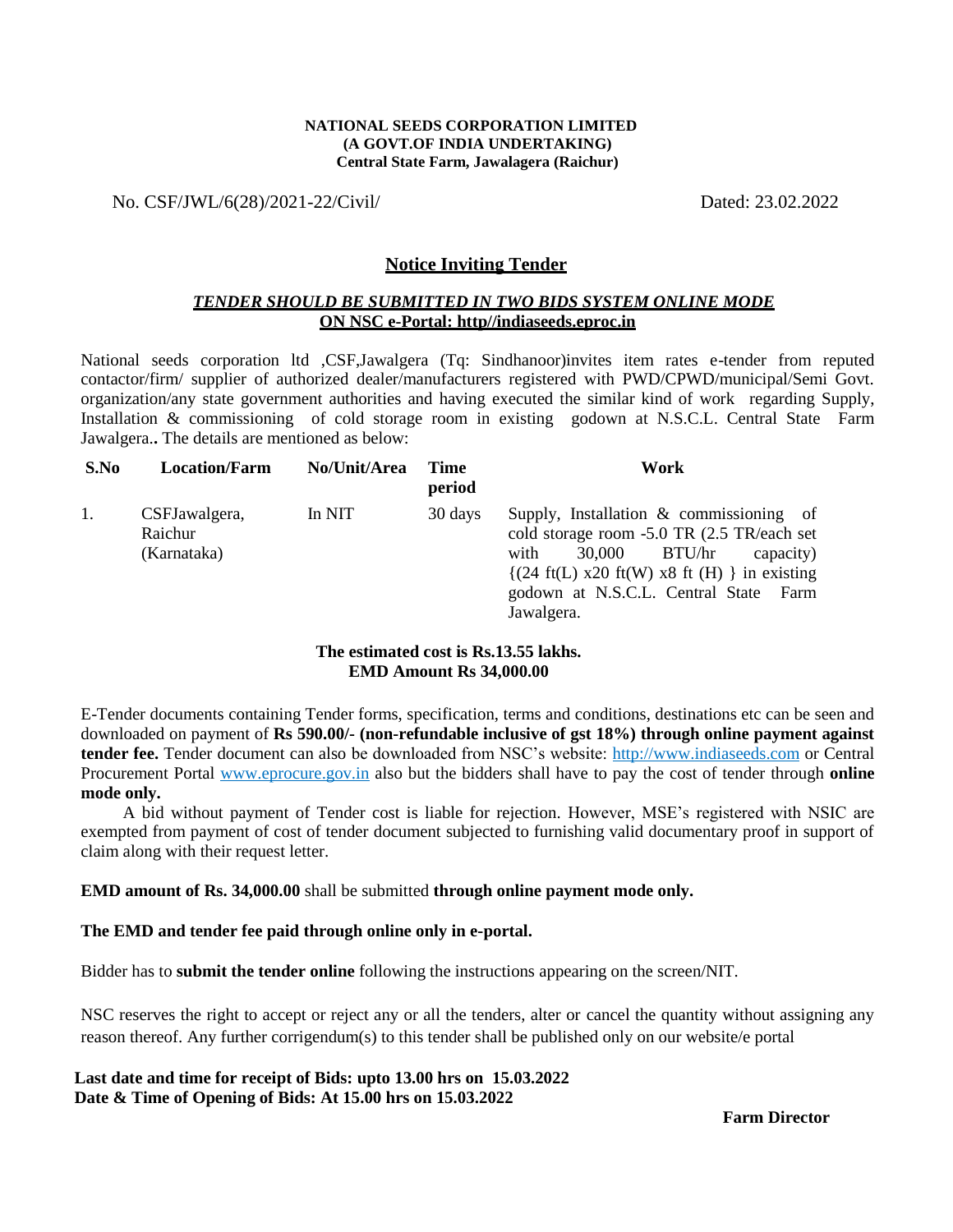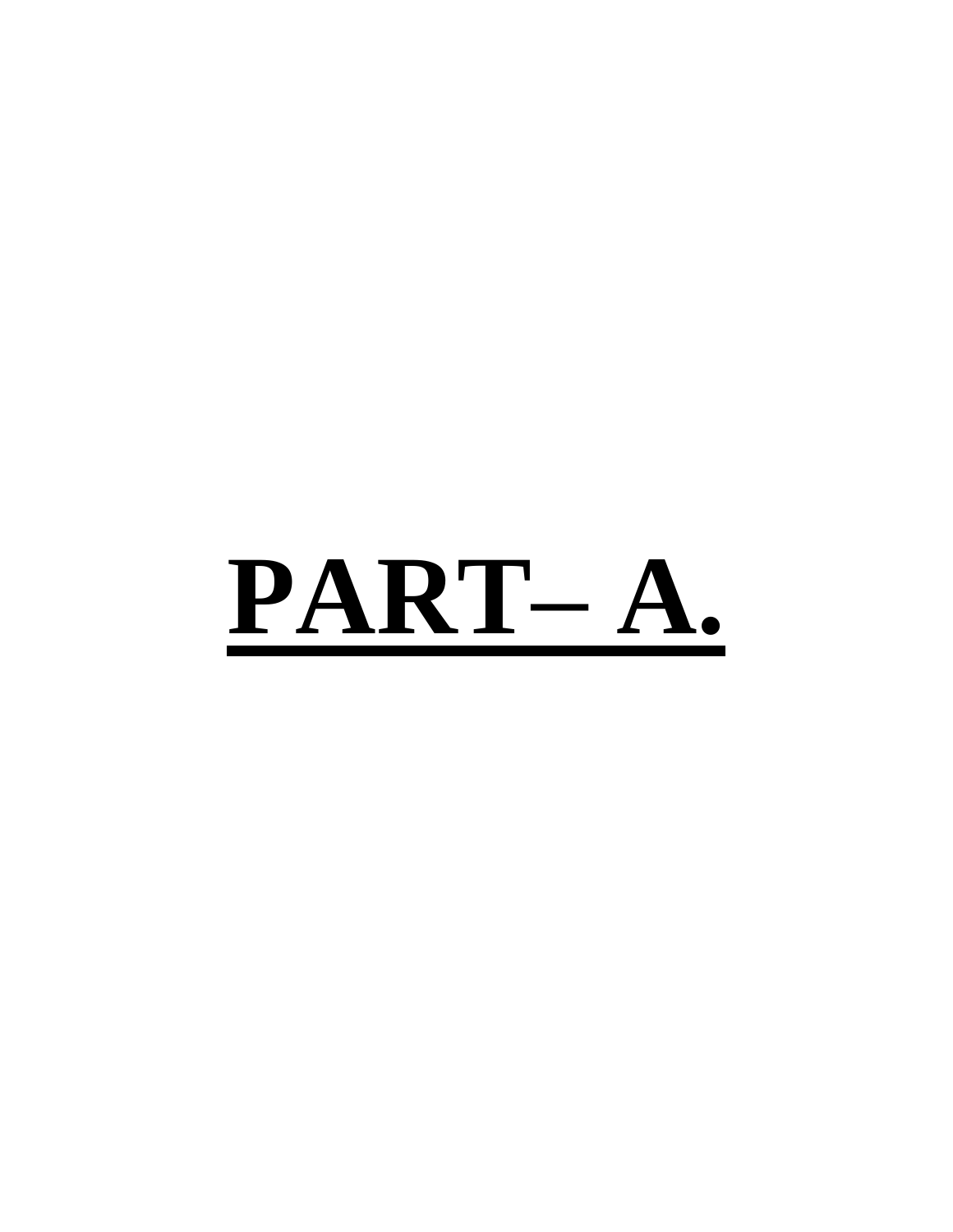#### **SECTION–I**

# <span id="page-4-0"></span>**Eligibility**

# **Technical**

- a. Tender is invited from reputed manufacturers, suppliers of industrial type air conditioning system, experienced Contractors, supplier of authorized dealer registered with CPWD, MES and any State/Semi Govt. Organization.
- b.Bidders should have experience in supply, installation and commissioning of at least 3 units of air conditioning unit cold storage room industrial type having capacity higher than 04 TR each in last three years.
- c. The offered machine should have warranty of AC unit with accessories 12 months.
- d.Should submit the Specification Compliance Report as per **Section-A, Annexure –IV-D**.
- e. EMD & Tender Fee should be submitted.
- f. MSME calming for turnover, EMD & Tender Fee relaxation shall submit the request letter in technical bid.
- g.Bidder may be a company registered under the Companies Act, 1956, or a Partnership Firm registered under Partnership Act, 1932 or a Proprietorship Firm or co-operative firm registered under Co-operative Act.
- **h.**The Bidder should submit declaration that bidder is not blacklisted nor debarred by Govt. agency or institute and no arbitration case is lying pending with this office as on date as per **Section-A, Annexure –IV-B.**
- i. An affidavit on Rs 100 non judicial stamp paper that Price Charged for stores/Supplies under the contract shall under no circumstances exceed the lowest price at which the contractor sells the stores of Identical description to any Govt. Department / Institution / Public Enterprises /Undertaking during the period of contract as per Performa attached in **Section-A, Annexure – IV-C.**
- j. Person Authorized for Signing the Bid with Valid letter on Firm/Company letter Head.
- k.Copy of GST Registration No. & PAN No,
- l. If representative participating, letter of authorization to participate in the tender opening/negotiation of rate
- m. Each and every concerned pages of tender document should be digitally signed.

# **Financial**

- a. The Average Annual Turnover in last three years of the bidder should not be less than 20 lakhs. In case Bidder is Micro Small Enterprise (MSE"s) and registered with NSIC under single point registration scheme should not be less than 10 lakhs.
- b. MSME firms, registered with NSIC should submit required Certificate with proper validity along with udyog Aadhar registration number
- c. A copy of Income-tax Return for the last three years should be submitted.
- d. Average annual financial turnover during the last 3 years, ending 31 st march of the previous financial year, should be atleast 30 % of estimated cost.

## **Note:- The bidders who do not fulfill the above Eligibility, Technical and Financial Qualification Criteria shall be treated as technically non responsive during the Evaluation of Technical Bid. Supporting documents for eligibility should be submitted in support**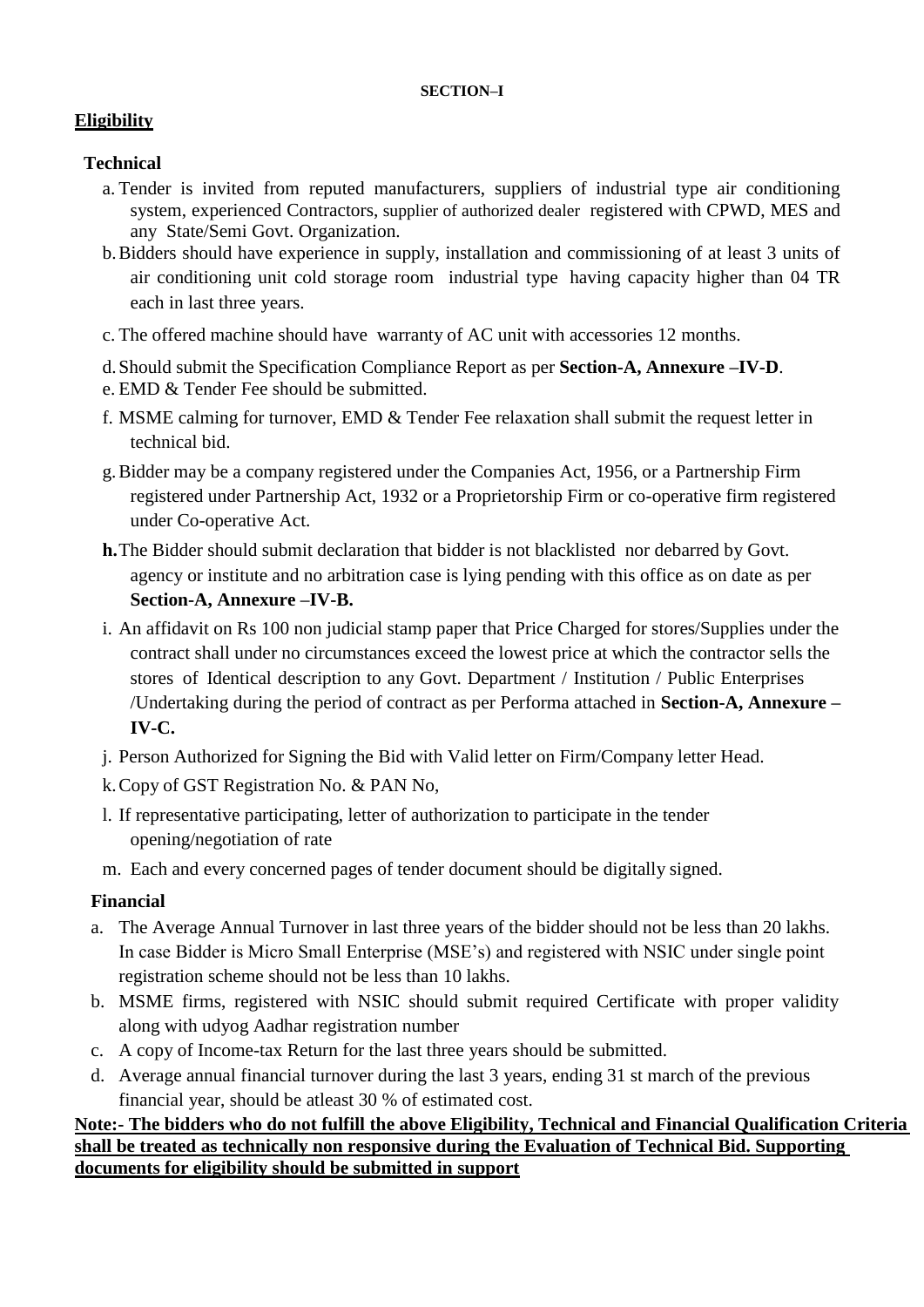# <span id="page-5-0"></span>**Scope of Works**

The AC Cold storage room in existing godown package unit system should be completed in all respect and should be consisted of PLCpanel and electrical panel including local push buttons etc.

For efficient operations with less load and AC packaged unit the following are in the scope of bidders/contractor:-

- 1. Supply AC units as per the specification with all the control units, all accessories.
- 2. Three phase servo stabilizer of suitable matching size for each AC refrigeration units of 02 set.
- 3. Preparation of general arrangement drawings layout for installation of plant room.
- 4. Installation of A.C cold storage room package unit on turnkey basis.
- 5. Providing & fixing of PPGI inside & outside with pre fabricated puffed panels, the dimension of the A.C cold storage room is 20ftx24 ftx8 ft.
- 6. Supply and installation of temperature indicator unit (Dry and wet bulb) and hygrometer(for RH) shall be installed inside and outside of the A.C. cold storage room .
- 7. Installation should be complete in all respect including electrification with suitable size cable and control panel as per the specification Part-B of the tender documents.
- 8. After successful testing of the different items in parts, the Contractor shall provide all facilities including necessary piping, tools and equipments etc. for carrying out testing and commissioning of the AC Cold storage room.
- 9. Physical completion of installation of A.C. cold storage system including all allied equipments and successful trial run of the A.C. system by the contractor for a period of 7 days subject to a minimum of 120 hours of running during that period in the presence of representative of Engineer-in-Charge.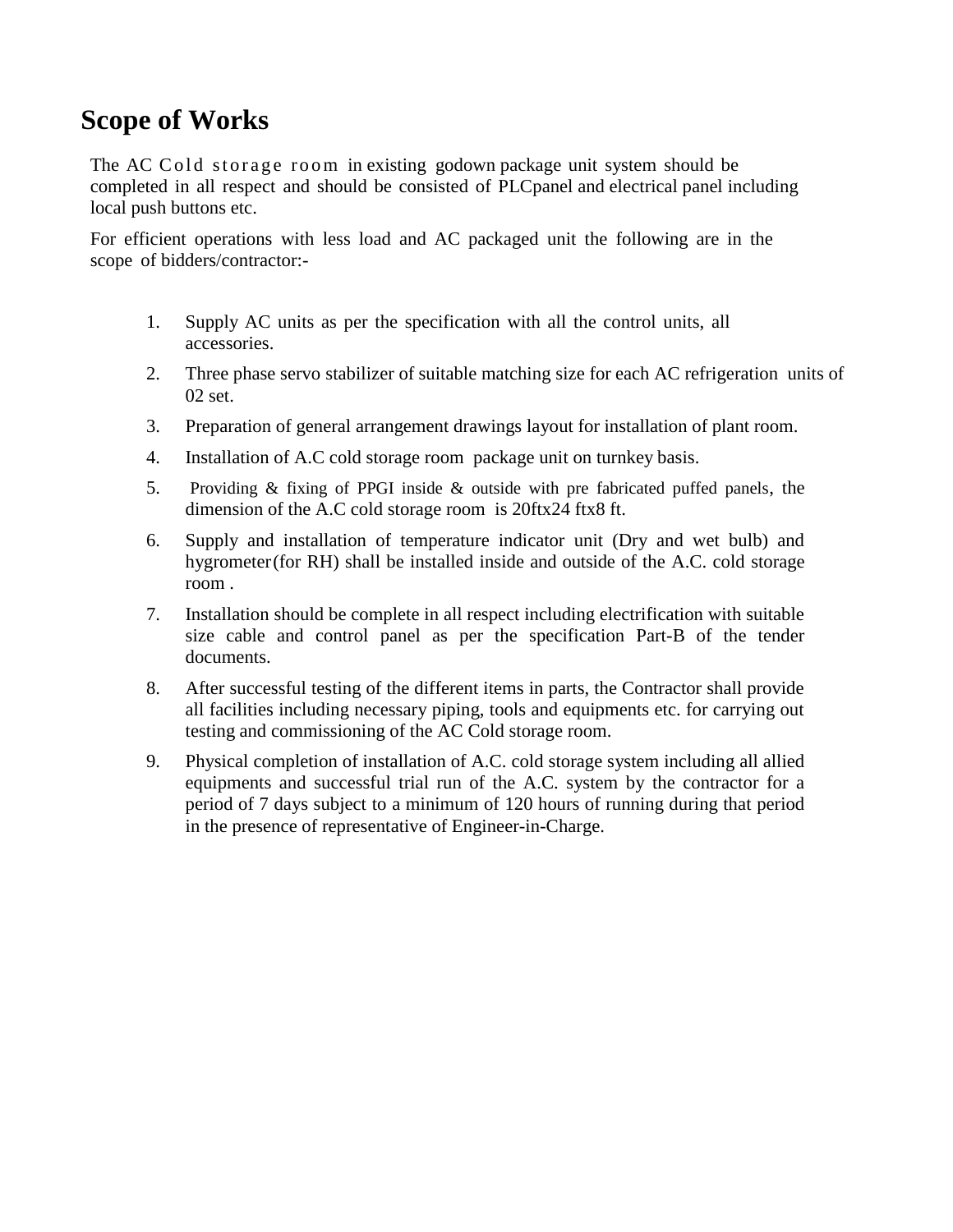# **INSTRUCTIONS TO BIDDER – ONLINE MODE**

#### **DEFINITIONS:**

- **C1 India Private Limited:** Service provider to provide the e-Tendering Software.
- **NSCL e-Procurement Portal:** An e-tendering portal of National Seeds Corporation Limited("NSCL") introduced for the process of e-tendering which can be accessed on https://indiaseeds.eproc.in.

#### **I. ACCESSING / PURCHASING OF BID DOCUMENTS:**

- It is mandatory for all the bidders to have Class-III Digital Signature Certificate (With Both DSC Components, i.e. Signing & Encryption) from any of the licensed Certifying Agency under CCA, Ministry of Electronics and Information Technology, Government of India to participate in etendering portal of NSCL. Bidders can see the list of licensed CA"s from the link [www.cca.gov.in](http://www.cca.gov.in/) C1 India Pvt. Ltd. also facilitate Class III Digital Signature Certificate (With Both DSC Components, i.e. Signing & Encryption) to the bidders. Bidder may contact C1 India Pvt. Ltd. at mobile no. +91-8130606629 for DSC related queries or can email at [vikas.kumar@c1india.com](mailto:vikas.kumar@c1india.com)
- To participate in the e-bid, it is mandatory for the Applicants to get themselves registered with the  $\bullet$ NSCL e-Tendering Portal [\(https://indiaseeds.eproc.in\)](https://indiaseeds.eproc.in/) to have a user ID & Password which has to be obtained by submitting a non-refundable annual registration charges of Rs. 3416/- inclusive of all taxes through **online** mode. Validity of Registration is 1 year.
- The amendments / clarifications to the tender, if any, will be posted on the NSCL e-Tendering  $\bullet$ Portal [\(https://indiaseeds.eproc.in\)](https://indiaseeds.eproc.in/).
- To participate in bidding, bidders have to pay EMD (refundable) as per the amount mentioned in the tender document online through NEFT/RTGS after generating E-challan from https://indiaseeds.eproc.in.
- To participate in bidding, bidders have to pay Tender Processing Fee of Rs. 570/- inclusive of all taxes (Non-refundable) through online mode (internet banking/debit card/credit card).
- The Bidder may modify or withdraw their bid after submission prior to the Bid Due Date. No Bid shall be modified or withdrawn by the Bidder after the Bid Due Date and Time.
- Both 'EMD' and 'Tender Document Fee' are mentioned in individual tender document as published  $\bullet$ at NSCL e-Tendering Portal (https://indiaseeds.eproc.in).
- For helpdesk, please contact e-Tendering Cell and Help Desk Support Monday to Friday Ph: **0124-4302033/36/37, [nsclsupport@c1india.com.](mailto:nsclsupport@c1india.com)**
- It is highly recommended that the bidders should not to wait till the last date of bid submission to avoid complications like internet connectivity issue, network problems, system crash down, power failure, browser compatibility issue, system compatibility issue, improper digital signature certificate problem etc. In view of this context, neither M/s National Seeds Corporation Limited nor M/s. C1 India Pvt. Ltd will be responsible for such eventualities.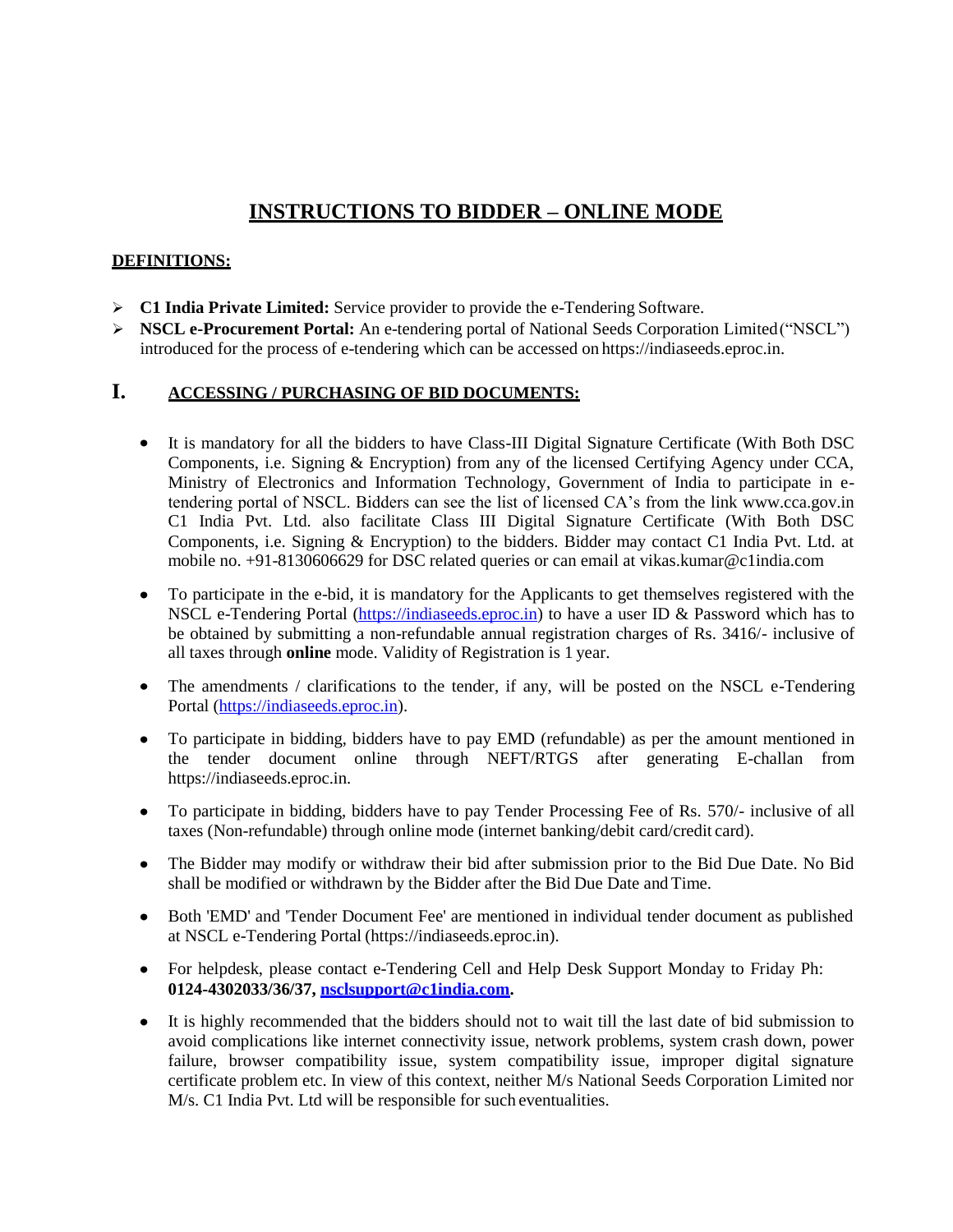#### 1) PREPARATION SUBMISSION OF APPLICATION

Detailed NIT may be downloaded from NSCL e-tendering portal and the Application may be submitted compulsorily online mode following the instructions appearing on the screen /NIT.

Tenderer / Bidder can pay tender document Fee as per tender document online through Internet Banking/ Debit Card/Credit Card.

A Tenderer / Bidder manual containing the detailed guidelines for e-tendering system is also available on the portal.

#### 2) MODIFICATION/SUBSTITUTION/WITHDRAWAL OF BIDS:

The Bidder may modify, substitute or withdraw its e-bid after submission prior to the Bid Due Date. No Bid shall be modified, substituted or withdrawn by the Bidder on or after the Bid Due Date.

Any alteration / modification in the Bid or additional information supplied subsequent to the Bid Due Date, unless the same has been expressly sought for by the NSCL, shall be disregarded.

For modification of e-bid, bidder has to decrypt its old bid from e-tendering portal and upload /resubmit digitally signed modified bid.

For withdrawal of bid, bidder has to click on withdrawal icon at e-tendering portal and can withdraw its e-bid.

#### 3) OPENING AND EVALUATION OF APPLICATIONS

Opening of Applications will be done through online process. However, Corporation reserves the right for evaluation and decision based on tender submitted online. NSCL shall open documents of the Application received in electronic form of the tender on the Application due date i.e., in the presence of the Applicants who choose to attend. NSCL will subsequently examine and evaluate the Applications in accordance with the provisions set out in the Tender Document. The price bid will be opened of the responsive applicants. The date of opening of price bid will be notified later on.

#### 4) DISCLAIMER:

The vender must read all the instruction in the RFP and submit the same accordingly.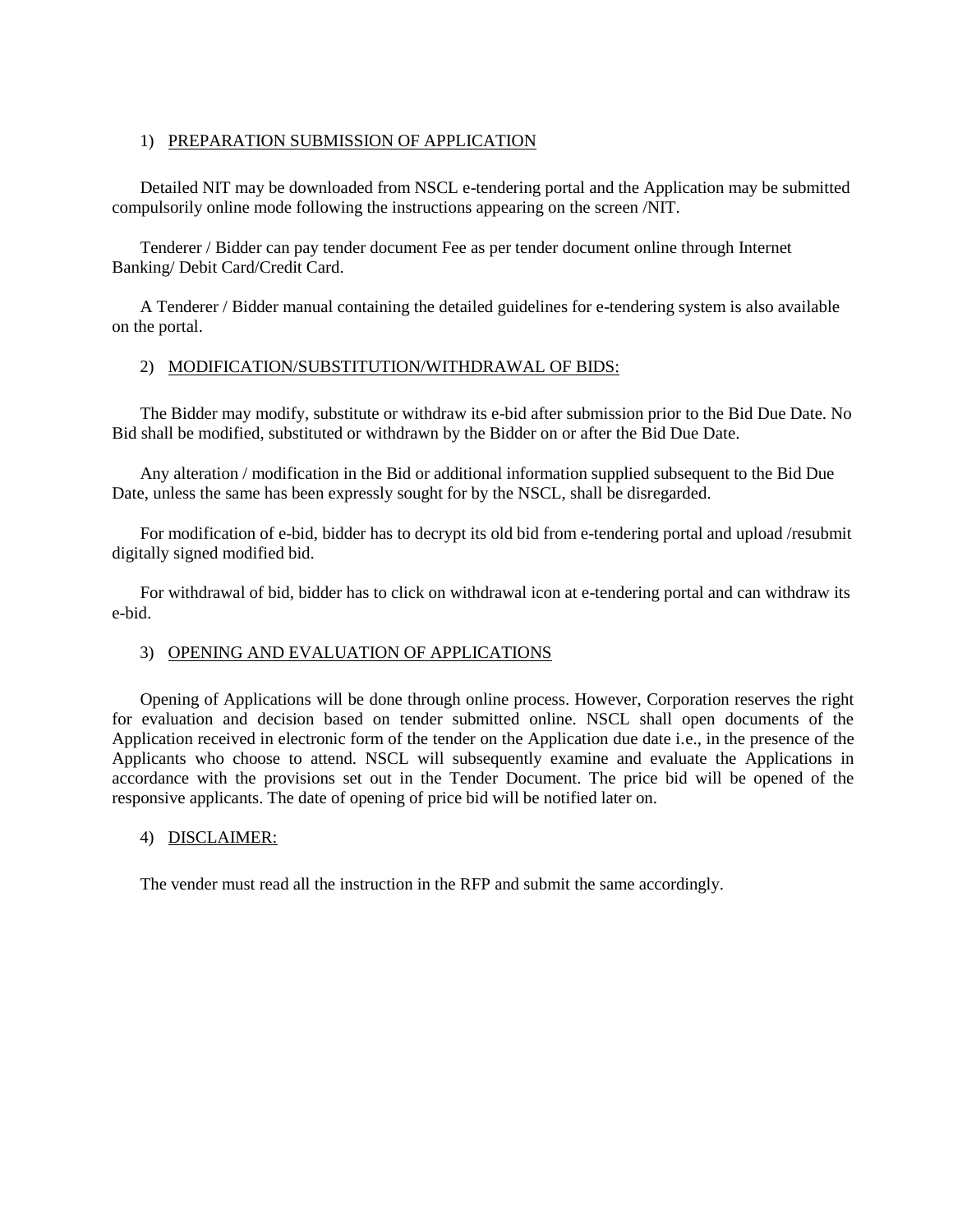# <span id="page-8-0"></span>**1. ADVICE FOR TENDERERS:**

The tenderers are advised in their own interest to carefully read the tender documents and understand their purport unless the tenderer specifically states to the contrary in respect of any particular clause, it shall be presumed that he accepts all the terms and conditions as have been laid down in the tender document.

# **2. ELIGIBLITY CRITERIA:**

Tenderer interested to quote against this tender must fulfill the "**Eligibility" As defined in Part A** of this tender document and should quote for all Machines/ equipment for the plant given in Part "B" . Tenderershould furnish requisite amount of EMD of quoted item & Tender Cost along with all valid and required documents as per Section-IV and its annexure "IV-A to IV-D" of Part "A" for Tender to full fill the requirement criteria of eligibility.

# **3. SUBMISSION OF OFFER:**

Offer must be submitted in the prescribed tender form provided in part "A" of the tender document at Section-IV as well as" Technical Detail of Offered Machines & Equipments" in the Prescribed Format given in Section I & II of Part "B" on line. The tenderer may attach additional sheets to the tender form wherever detailed description is necessary. Only that party should tender who accepts all the terms  $\&$  conditions because conditional tender may be treated as void.

# **4. DEVIATION IN SPECIFICATION:**

Normally no deviation from the specification laid-down in part "B" will be accepted. However, if the tenderer feels that he can supply equivalent or better items, which shall fulfill the requirement of NSC with different specifications, the tenderer should describe as to what respect and to what extent the item offered by them deviate from the specification even though deviation may be minor and how it will meet requirement.

# **5. DELIVERY OF GOODS:**

The delivery period so specified in clause no.5 of section–III of Part " A" will be the essence of the contract. It would be clearly understood that any delay in delivery will cause unascertainable damages to the Corporation. Only those parties should tender who are in a position to stick to the delivery prescribed. Their attention is also invited to clause-15 of section-III of Part "A" relating to liquidated damages, which shall be binding.

# **6. PRINTING LANGUAGE:**

The tenderers should enclose with their offers descriptive catalogues, leaflets and engineering drawings supplementing the description and point out any special features/advantages of their equipment quoted. All the literatures, leaflets engineering drawings etc. should be in English/Hindi or accompanied by English/Hindi translation in case the language is other than English/Hindi. This should be adhered to, strictly to enable objective evaluation of offers.

# **7. TEST REPORT or LIST OF USERS:**

Tenderers should also enclose with their offers the test reports from any recognized agency with respect to their equipment. In case the equipment do not have any test report, the tenderers may furnish the list of actual users of the equipment with their full & complete details for reference.

# **8. ACCESSORIES & FITTINGS:**

- **(a)** Accessories and fittings which are standard with the equipment as well as such of the accessories/ fittings which though not considered standard, are included in the scope of supply and include in theprice bid.
- **(b)** Accessories/ fittings, which may occasionally or frequently be required but have been specifically excluded by the tenderer from the scope of supply and should quote their price separately.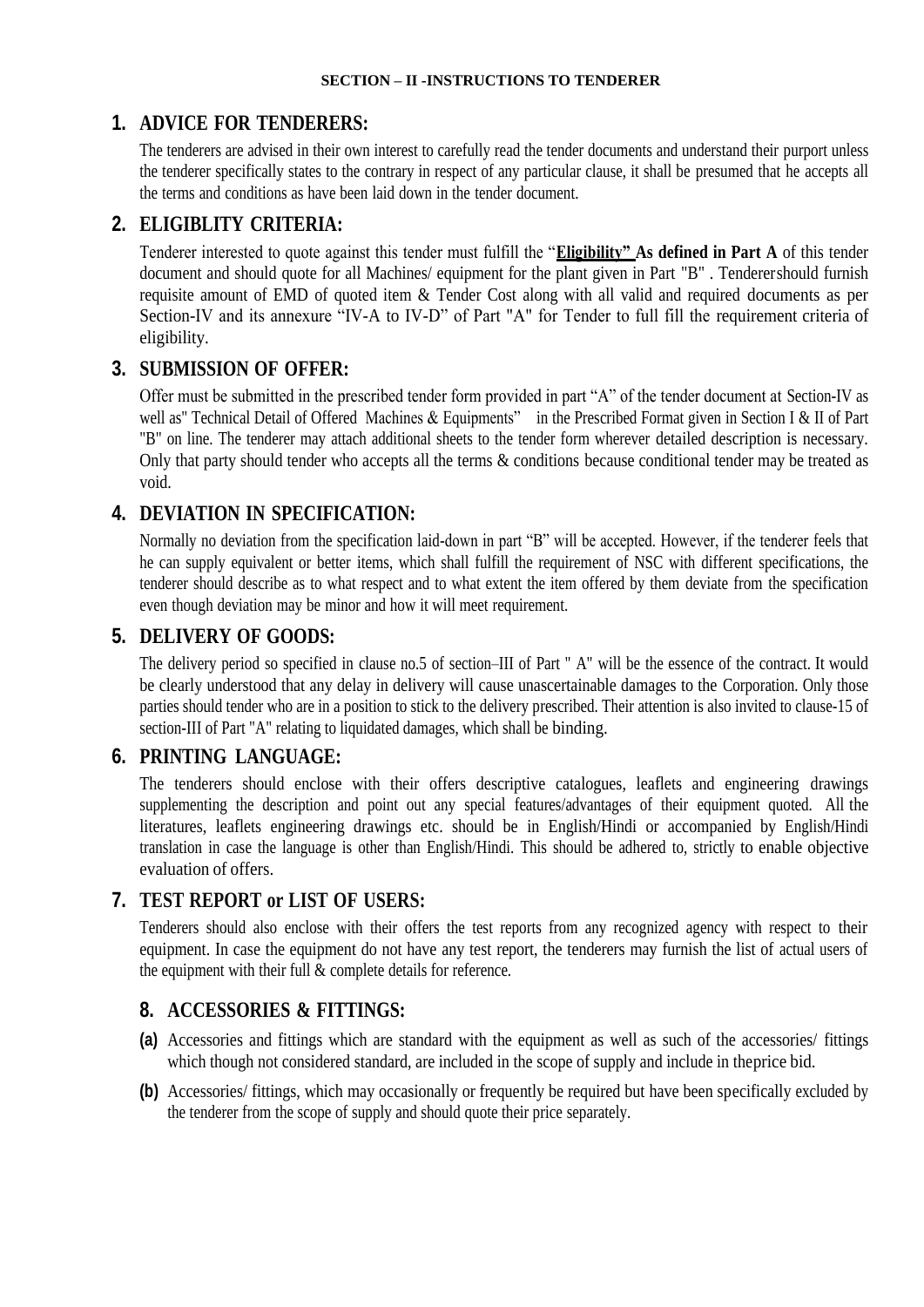# **9. SPARE PARTS:**

The list of spare parts with cost of individual item required for various equipment should be submitted separately along with the offer. It should include such quantity of operational spare parts as is required for smooth running of the equipment for 12 months from the date of commissioning.

# **10. QUOTATION OF PRICES:**

Tenderer shall give a final firm and net per unit price free from all escalation. Request for increase in price will under no circumstances be considered after opening of the tender. For the purpose of comparison and evaluation of bids, the tenderers are required to quote their rate items-wise, job wise for entire work on Turnkey basis as indicated in the Section-I of part- "B" of the tender documents and should be given strictly in a manner as indicated in the Section-V (price bid form) of the part "A" of the tender document, as under:

**A)** The rates should be quoted for the offered items on the basis of F.O.R. Destination as specified in Section-II part "B" inclusive of all taxes (like GST or any other Tax"s), Packing & Forwarding charges, transit insurance etc. The inspection, Verification and Testing charges will be borne by NSC and hence these charges should not be included in the rate offered. In case of full truck load/part load F.O.R. Destination will means delivery at godown of the respective destinations . In case, the corporation requires the material at some other destination station other than specified in Section-II Part "B" referred to above and in case the distance of such new destination station from the supplier"s place of dispatch is higher than the distance between supplier place of dispatch to the highest distance among the destination prescribed in Section-IIreferred to above, corporation shall be prepared to pay any extra transportation charges on proportionatebasis, in case the difference in distance is above 75 km.

**B)** If the rates quoted by tenderer are exclusive of GST or any other taxes or levies, which are payable in addition, the exact rate at which they are payable should be shown clearly in the tender. In the absence of clear indication that these levies are payable in addition to the rates quoted, it will be assumed that ratesare inclusive of all taxes and no extra taxes will be paid.

# **11. PRINTED TERMS & CONDITIONS OF TENDERING FIRM:**

Printed terms and conditions of the tender shall not be considered and the same shall not be binding or become part of the contract unless any of such terms is specifically laid down by the tenderer in the tender and accepted by the Corporation in writing Except to the extent stated above, it will be deemed that the printed terms and conditions of the tendering firms have been rejected by the Corporation.

# **12. EARNEST MONEY: AS PER NIT**

- **(a)** By means of online.
- **(b)** Exemption of earnest money deposit for Indian Manufacturers which are registered with NSIC underSingle point registration scheme, Indian manufacturers/suppliers who are Micro and Small Enterprises (MSE) small scale units and registered with National Small Industries Corporation (NSIC)under single point registration scheme are exempted from payment of earnest money deposit provided to furnishphotocopy of valid registration with NSIC under the single point registration scheme, for the quoted stores in support of claim along with their request letter. This facility will, however, not be provided tothose small-scale units who are registered under the old registration scheme which was extended up to 30<sup>th</sup> June, 1981 only.

OFFERS OF THE FIRMS OTHER THAN (MSE) SMALL SCALE INDUSTRIES AS DEFINED ON "B" AS ABOVE NOT ACCOMPANIED BY EMD WILL BE SUMMARILY REJECTED. OFFERS OF THE (MSE) SMALL SCALE

INDUSTRIES NOT REGISTERED WITH NSIC FOR THE QUOTED ITEM UNDER SINGLE POINT REGISTRATION SCHEME AFTER 30TH JUNE 1981 AND NOT ENCLOSING THE VALIDDOCUMENTARY PROOF IN SUPPORT OF THEIR CLAIM WITH THEIR REQUEST LETTER SHALL ALSO BE REJECTED.

NO ADJUSTMENT OF EMD FROM THE DUES, IF ANY, AVAILABLE WITH THE CORPORATION, AGAINST THE SUPPLIES MADE BY THE SUPPLIER IN THE PAST SHALL BE ALLOWED.TENDERS WITH SUCH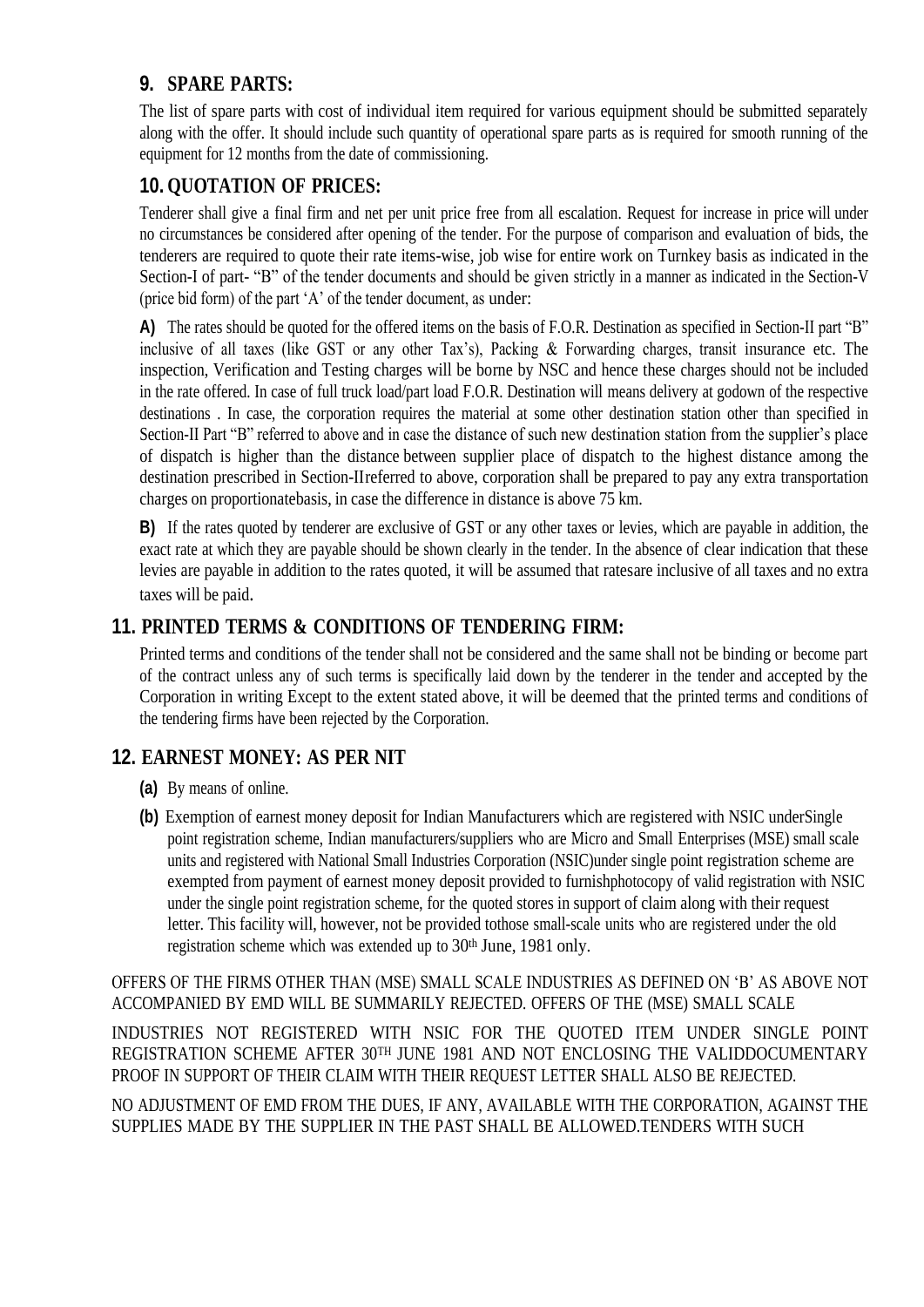REQUEST AND NOT ACCOMPANIED WITH REQUISITE AMOUNT OF EMD FREE FROM ANYADJUSTMENT SHALL BE SUMMARILY REJECTED.

Any Tender not secured in accordance with **paras12.a &12.b above will be rejected by thepurchaser as non-responsive.**

#### **13. PROFORMA AND SIGNING OF TENDER:**

**(a)** Tenderers are required to submit their on line copy of tender as per the prescribed Performa given in the tender document. The Tender prepared by the bidder and all correspondence and documents relating to the tender exchanged by the tenderer and purchaser, shall be written in the English / Hindi languages. Each copy of the tender should be completed in all respect **and should preferably be bound in one column**. All pages of the tender and enclosures should be numbered consequentially and shall be signed by the Tenderer or a person or persons duly authorized to bind the Tender to the Contract. The letter of authorization shall be indicated by written power of attorney accompanying the Tender.

**(b)** All pages of the Tender except for un-amended printed literature shall be initialed by the person or persons singing the Tender with stamp.

**I** The bid shall contain no interlineations erasures or overwriting except as necessary to correct errors made by the tenderer, in which case such corrections shall be initialed by the person or persons signing the bid.

#### **14. PROCEDURE FOR SUBMISSION OF TENDER:**

As per Clause No.II- i.e. "Preparation & Submission of Applications" of section -1, part "A" of Tender Document.

#### **15. MODIFICATION AND WITHDRAWAL OF TENDER :**

As per Clause No.III i.e. Modification /Substitution / Withdrawal of Bids "of Section – 1, part "A" of Tender Document.

#### **16. DEADLINE FOR SUBMISSION OF TENDERS:**

As per NIT.

#### **17. LATE TENDER :**

As Per NIT.

#### **18. OPENING OF TENDER:**

As per Clause No-IV i.e. "Opening and Evaluation of Applications" of section – 1, Part "A" of Tender Document.

#### **19. CLARIFICATION OF BIDS:**

To assist in the examination, evaluation and comparisons of tenders, the purchaser may at it"s discretion, ask the tenderer for clarification of it"s bid .The request for clarification and the response shall be in writing and no change in price or substance of the bid shall be sought, offered or permitted.

#### **20. FORFEITURE OF THE EARNEST MONEY:**

Earnest Money may be forfeited.

- a) If a tenderer withdraws its tender during the period of Tender validity specified on the Tender Form: OR
- **(b)** In case of a successful Tenderer, if tenderer fails:
- **(i)** To sign the contract in accordance with clause no. 31 (a) or
- **(ii)** To furnish security deposit in accordance with clause no.31 (b)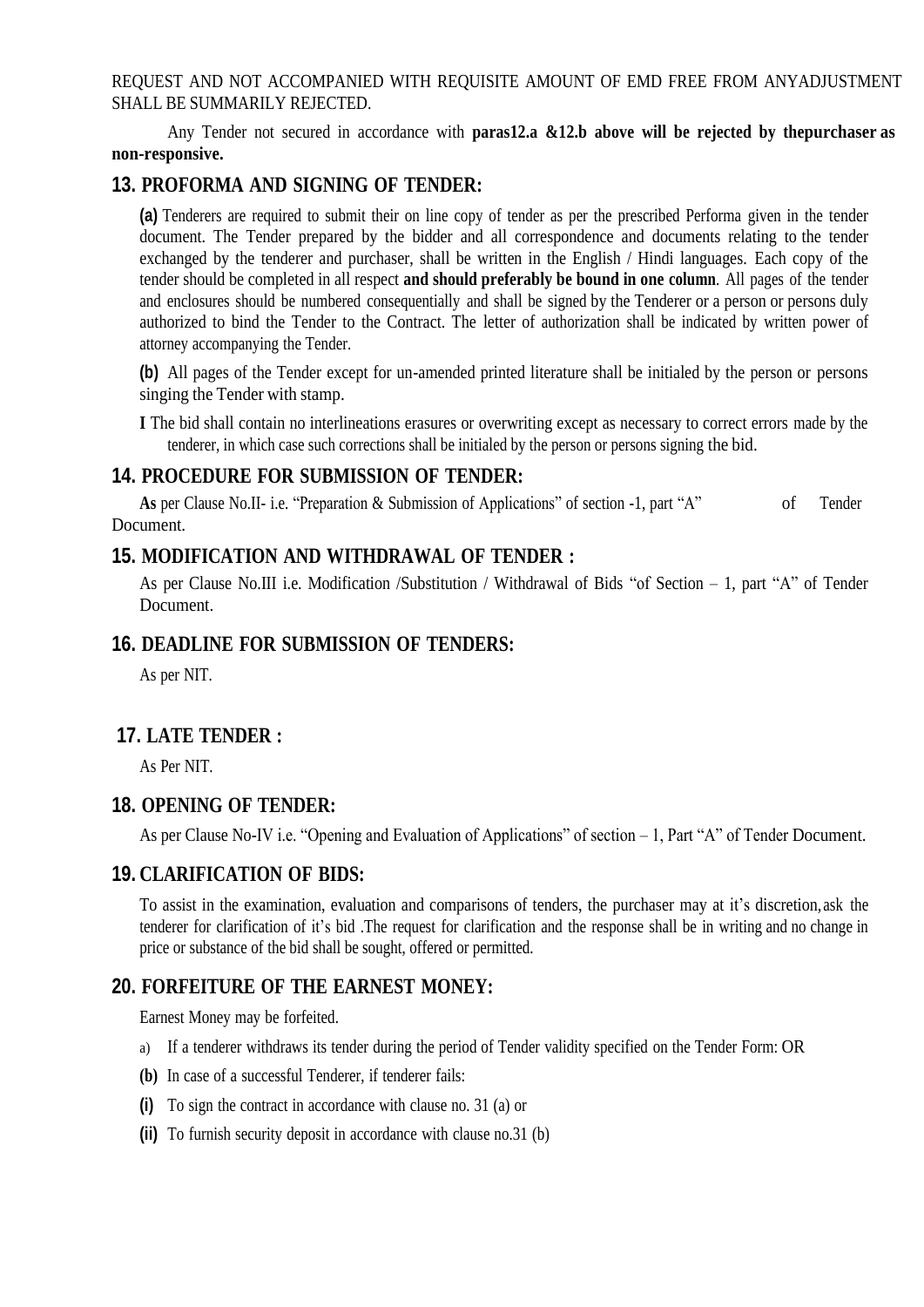# **21. DISPUTES or DIFFERENCES:**

All disputes or differences that may arise in connection with this tender or the interpretation of any of its terms or in any other way related to this tender directly or indirectly shall be referred to arbitration in accordance with the clause relating to "settlement of disputes" included in Section-III of Part "A" of tender document i.e. General conditions of the contract.

# **22. VALIDITY OF OFFER:**

The tenderer shall keep their offers open for acceptance for a period of 180 days from the date of opening of the tender. In case the last date happens to be a holiday, offers shall remain open for acceptance till the next working day. Tenderers with shorter validity period, subject to prior sales, immediate acceptance and any such similar conditions are liable to be rejected.

# **23. FOREIGN COMPANY:**

The Indian agents bidding on behalf of any Foreign Company should be registered with GeM and the proof of registration should be furnished with offer. The offer will not be accepted, if proof is not furnished.

## **24. INDIAN AGENT:**

One agent cannot represent two different foreign suppliers or quote on their behalf in a particular tender.

## **25. AWARD CRITERIA: -**

Subject to Clause No. 27, The purchaser/Corporation will award the contract to the successful tenderer whose bid has been determined to be substantially responsive and has been determined as the lowest evaluated tender, provided further that the tenderer is determined to be qualified to perform the contractsatisfactorily.

# **26. PURCHASER's RIGHT TO VARY QUANTITIES AT TIME OF AWARD:**

The Purchaser/ Corporation reserve the right at the time of award of contract to increase or decrease by up to 20-25% of the quantity of goods specified in the schedule of Requirements without any change in offered rate or other terms &conditions.

# **27. PURCHASER's RIGHT TO ACCEPT ANY BID AND TO REJECT ANY OR ALL BIDS:**

The Purchaser/Corporation reserves the right to accept or reject any or all Bids, and to annul the tendering process and reject all Bids any time prior to award of contract, without thereby, incurring any liability to the affected tenderer or tenderers or any obligation to inform the affected tenders of the grounds for the purchaser"s action.

# **28. NEGOTIATION:**

There shall normally be no post tender negotiation. If at all negotiations are warranted under exceptional circumstances then it can be with L-1 (lowest tenderer) only.

# **29. REPEAT ORDER:**

The validity of the tender shall be extended to a period of six months from the date of placing initial orderand it shall be opened to the Purchaser/Corporation to place repeat order with the supplier on the same rates and same terms and conditions for quantities not more than 50% of the quantity in the initial purchase order. Repeat Order can be exceeded more than 50% of P.O's quantity on need basis with the prior consent of the supplier.

#### **30. CONTRACTS:-**

a) **SIGNING OF CONTRACT :-**The successful tenderers within 07 days from date of issue the Purchase Order, shall sign and date agreement as per the format given in Section –VII of part "A" of the tender document, wherever the value of terms ordered is more than Rs. one lakh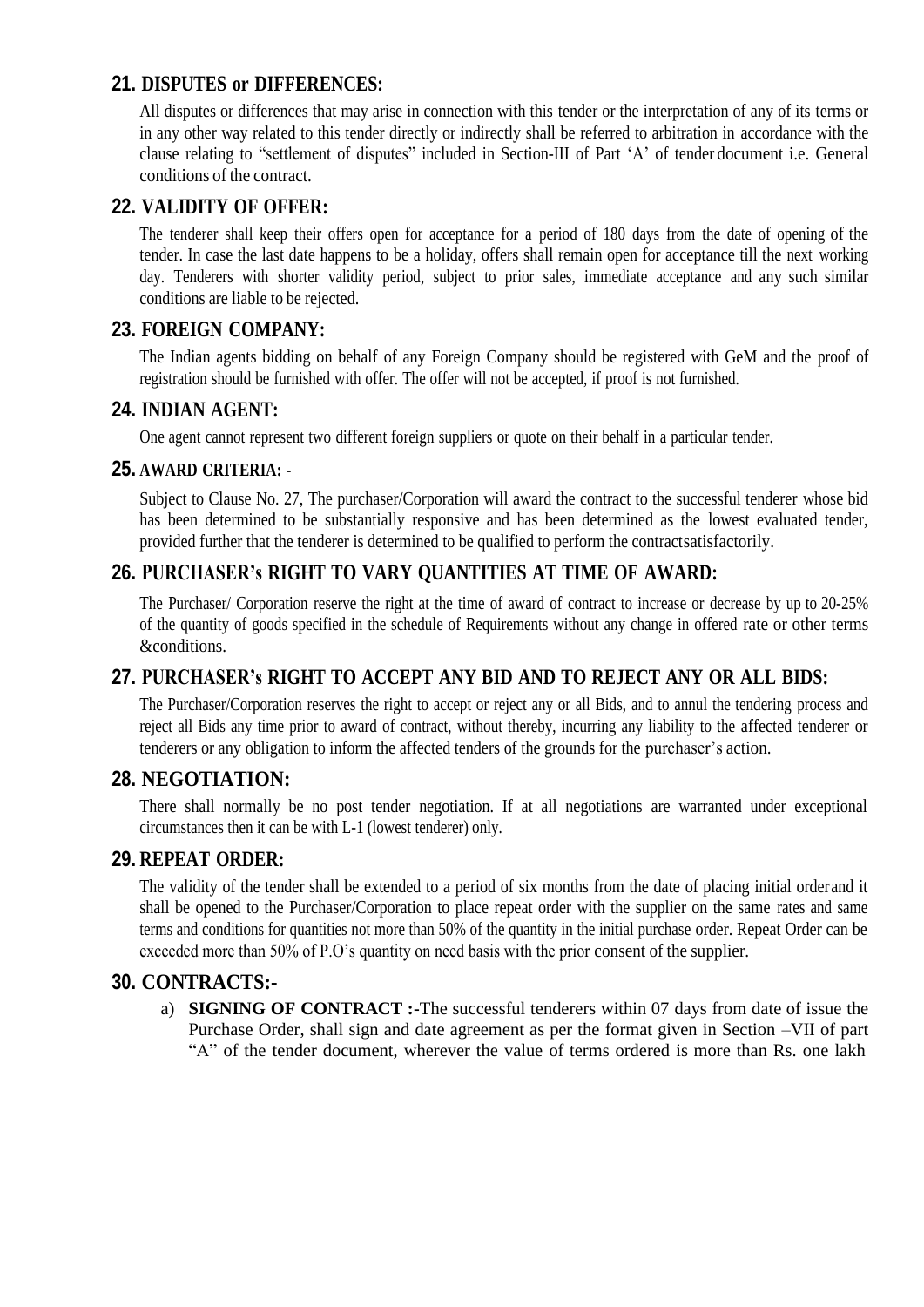and furnish it to the purchaser. The terms and conditions contained in Section-II of Part "A" of the tender document will be considered to be part of agreement, any variation in the terms and conditions as may be suggested by the tenderer and accepted by the Corporation will be part of the agreement. The cost of stamping for agreement shall be borne by the successful tenderer. However, to expedite execution of the agreement, the Corporation shall purchase the stamp paper on behalf of the supplier and send typed agreement for signature of the suppliers. The cost of stamp paper shall be recovered from the supplier payments.

b) **SECURITY MONEY: -** The Successful Tenders within 07 days from date of issue of supply order shall furnish security deposit @ 10% of the value of the supply order for execution of order, and thereafter performance of the system including warranty period. The security money shall be furnished in the form of Composite bank Guarantee and should be valid upto 15 Months from the date of signing the agreement.

Failure of the successful tenderer to comply with the requirement of clause 31 (a) & 31 (b) shall constitute sufficient grounds for the annulment of the award and forfeiture of the EMD, in which event the purchaser/Corporation may make the award to the next lowest evaluated bidder orcall for new bids.

## **31. REFUND OF EARNEST MONEY:**

**(A)** Unsuccessful tenderers: In case of unsuccessful tenders who do not, withdraw their offers before thereceipt of final decision, the earnest money shall be returned, without interest after the finalization of tenders or after expiry of validity period of the respective offer, whichever is earlier by means of RTGS and the Corporation will not be responsible for reimbursing to the tenderers the Bank"s. Commission for encasing the same.

#### **(B) SUCCESSFUL TENDERERS:**

**(i)** The successful tenderers shall deposit the security money within 07 days from the date of issue of purchase order, furnish Bank guarantee in the manner indicated in clause-4 of Section-III, Part "A" of thetender document towards security for the due fulfillment of the conditions of the contract and sign and date agreement as per the format given in Section –VII of part "A" of the tender document.

**(ii)** After the successful tenderer has completed formalities as stated above, the earnest money deposit will be refundable to him/ them. No interest shall be allowed on earnest money.

**Note:-** Duly digitally signed on each & every page of Section-II i.e. "Instruction to Tenderer" to be uploadedmarked "Technical Bid").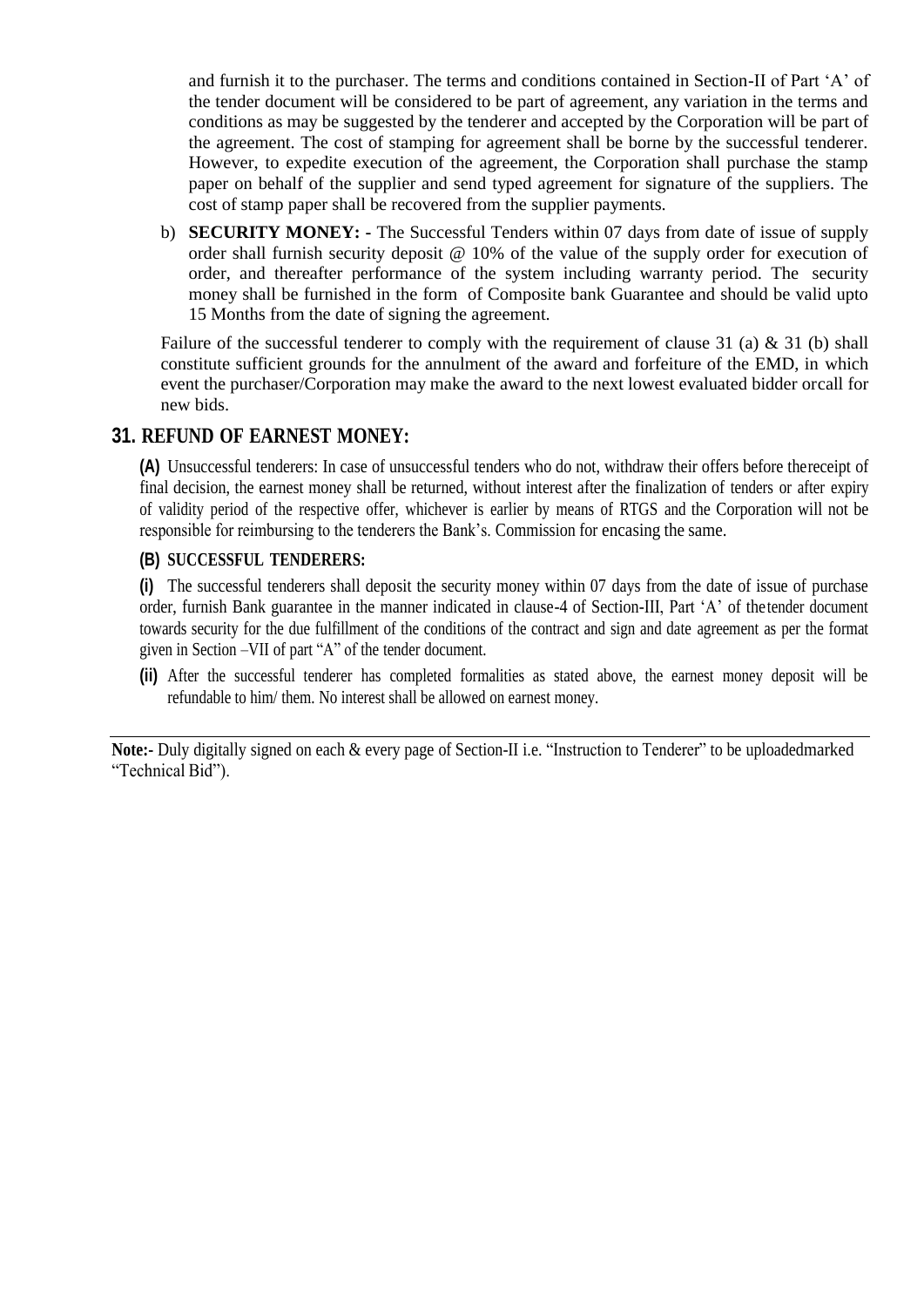# <span id="page-13-0"></span>**1. TRANSFER AND SUBLETTING** :

The supplier shall not sublet, transfer, assign or otherwise part with the contract to any person, firm or Company directly or indirectly or any part thereof without the previous written permission of the Corporation.

## **2. INDEMNITY:**

The supplier shall at all times indemnity the Corporation against all claims which may be made in respect of the said items for infringement of any right protected by patent, registration of design or trade mark provided always that in the event of any claim in respect of an alleged breach of a patent registered design or trade mark being made against the Corporation, the Corporation shall notify to the supplier of the same and thesupplier shall be bound, but at his own expenses, to conduct negotiations for settlement or prosecute any litigation that may arise there from. In the event of the Corporation becoming liable to any amount on anyaforesaid account the supplier shall make good the amount so payable and the expenses incurred on that behalf.

- **3. SIGNING OF AGREEMENT:** -The supplier shall within 07 days from the date of issue of purchase order execute the agreement on non-judicial stamp paper as per prescribed Performa, in the tender document, with the Corporation.
- **4. COMPOSITE BANK GUARANTEE BOND:** -Successful bidders are required to deposit security money by furnishing composite bank guarantee as per clause No. 31 (b) of section-II for execution of the order and thereafter performance of the system including warranty period. **The guarantee bond shall be to the tune of 10% value of the contract/total quoted price rate and shall be furnished as per Performa attached at Section-VI Part 'A' of the tender document**. The composite bank Guarantee Bond should be valid upto 15 months. It should be issued by any Indian nationalized/scheduled bank of any Branch. The authorized signatory of the firm should furnish the affidavit stating that the composite Bank Guarantee has been taken from the concerned branch of the Bank for the purpose enumerated therein.
- **5.** The performance security may be furnished in the form of Insurance surety bonds, account payee demand draft, fixed deposit receipt from a Commercial bank, bank guarantee from a commercial bank or online payment in the acceptable form safeguarding the purchasers interest in all respects.

The composite Bank Guarantee will be discharged by the Purchaser/Corporation and returned to the supplier within 3 month after the expiry of warranty period

**6. DELIVERY& Installation :** - The supplier shall undertake to complete the supply, installation and commissioning as per scope of works **AC cold storage room package unit at sites within 30 days** from the date of issue of supply order/work order provided vacant space by the respective destinations for execution of the job is made available or otherwise specified. However, the Job may be completed early also for which no extra benefit or relaxation in terms shall be allowed to the supplier/suppliers. The date of receipt of goods as specified in the prescribed receipt i.e. Goods Receipt Note issued by the respective destinations and the certificate of installation and commissioning issued by the respective destinations shall be final for the purpose of calculating completion period.

# **7. PLACE OF DELIVERY:**

.

Place of delivery shall be as per Section –II, Part "B" i.e. "Destination of supply " of the Tender Document.

# **8. CHANGES IN SPECIFICATIONS:**

The Corporation/ purchaser should require any changes in specifications; the supplier shall use his best endeavor to comply with the Corporation"s wishes subject to fair adjustment of prices and delivery schedule where appropriate.

# **9. RIGHT TO TERMINATE OR ALTER THE CONTRACT:**

If at any time during the terms of this contract the plan of the Corporation/purchaser changes for any reason beyond the control of the Corporation/ purchaser, the Corporation shall have the right to terminate or alter this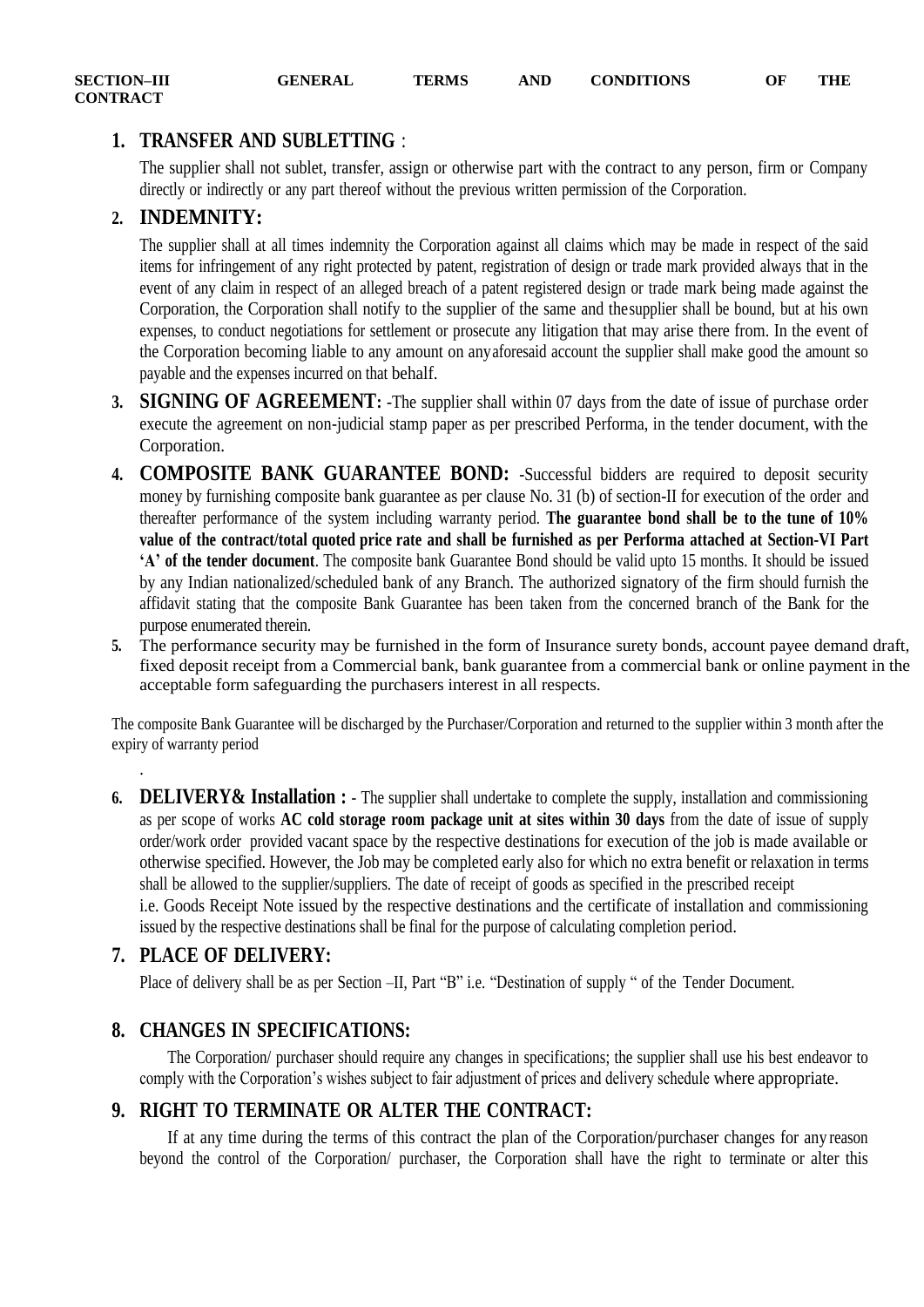contract by sending a notice of such intention to the supplier by hand through a responsible officer. The supplier shall allow such officer to prepare an inventory of such material as is complete and ready for dispatch. Such officer shall also prepare on inventory of the raw materials, which the supplier has already arranged for using in manufacturing the items to be supplied. The Corporation/ purchaser shall accept delivery of the material that are complete and ready for dispatch and may award compensation tothe supplier for the raw material already procured or may in its option allow the suppliers to utilize the rawmaterials and make it ready for dispatch within such period as may be reasonable.

## **10. MARKING:**

The supplier shall comply with the requirements of Indian acts relating to merchandise and rules made there-under for marking of all the goods supplied. Equipment number will be written on the top of the two sides of every equipment. Identification number /mark will be informed separately along with the purchase order or later.

# **11. PACKING:**

The supplier shall provide such packing of the Goods as is required to prevent their damage or deterioration during transit to their final destination as indicated in the Contract.

# **12. INSURANCE:**

The supplier shall comply shall dispatch all the consignments duly insured for all transit risks according to the dispatch instruction given by the Corporation. To avoid complications that may arise at the time of settlement of claims by underwriters for transit losses, the insurance coverage should be arranged by the supplier as under:

**a)** In case of indigenous supplier 'all transit risks' insurance shall be arranged commencing from their works to the warehouse of the Corporation.

**b)** The supplier is responsible to give safe delivery of the equipment at F.O.R. as per section III i.e. Dispatch Destination of Part 'B' of the tender document. For any loss/damage etc., during transit, the supplier shall have to lodge the claim with the insurance and pursue the same till it's settlement.

# **13. WARRANTY:**

**(a)** The supplier warrants that the goods supplied under this contract are new, unused of the most recent and incorporate all recent improvements in design, manufacturing and materials unless provided otherwise in the contract. The supplier further warrants that the Goods supplied under this contract shall be free from all defects and faults in material, workmanship and manufacturing and shall be of the highest grade and consistent with the established and generally accepted standards for materials of the type of items/storesordered and in full conformity with the contract specifications and samples.

**(b)** The supplier shall if required, replace the goods or such portion thereof as is rejected by the Corporation free of cost at the ultimate destination or at any other place or at the option of the Corporation, the supplier shall pay to the Corporation/purchaser the value thereof at the contract prices and such other expenditure and damage as may arise by reason of the breach of the conditions herein specified.

**I** All replacements that the Corporation shall call upon the supplier to deliver or perform under this warranty shall be delivered or performed by the supplier within 07 Days (promptly and satisfactorily).If the supplier desired to take over the defective items/stores, it shall be done within one month from the date of replacement. Thereafter, Corporation shall not be responsible to keep the defective items/stores.

**(d)** The equipment shall carry 15 months warranty commencing from the date of receipt of equipment at the site or 12 months from the date of commissioning of equipment whichever is earlier. The warranty period for replaced parts will extend only to 12 months from the date of its replacement but for fast moving parts the guarantee shall be extended to the remaining period of equipment warrantee.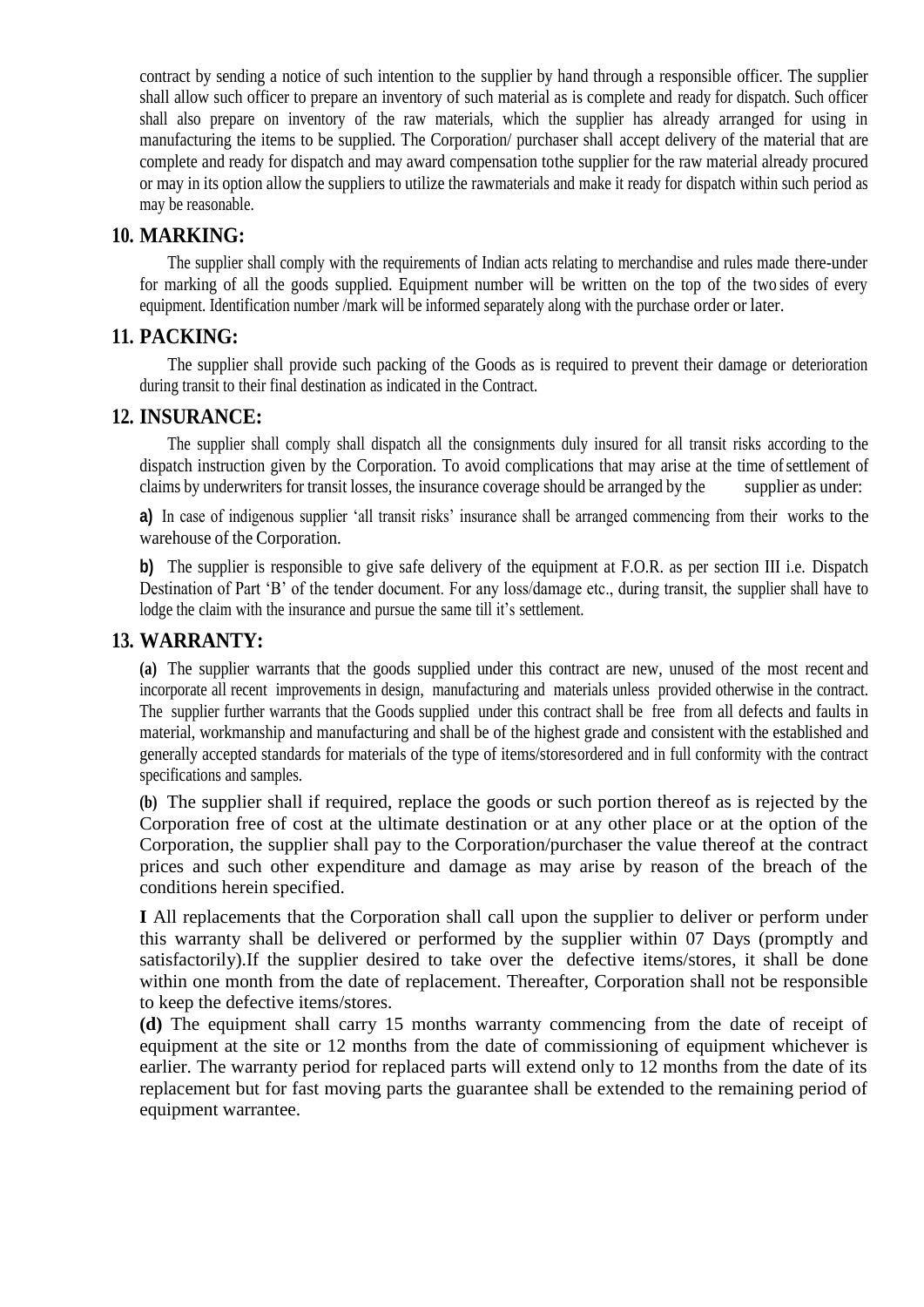# **14. LIQUIDATED DAMAGES:**

It is emphasized by the Corporation/purchaser & understood by the supplier that the period of delivery, stipulated in the contract is the essence of the contract. It is admitted by the supplier that any delay in the delivery will cause damages to the Corporation/purchaser. If the supplier fails to deliver any or all of the Goods / installation within the time period(s) specified in the Contract, the Purchaser shall, without prejudice to its other remedies under the Contract, deduct from the Contract price, as liquidated damages, a sum equivalent to 0.5% of the delivered price of the delayed item for each week of delay until actual delivery, up to a maximum deduction of 10% of the delayed item. Once the maximum is reached, the purchaser mayconsider termination of the contract.

The Corporation/ purchaser may withhold any payment due to the supplier until the whole of the items/stores have been fully supplied /installed and delivered and may deduct or recover from the supplier liquidated damages as stipulated above. This clause is without prejudice to the right of the Corporation/purchaser to make risk purchase under next clause and the liability under that clause shall be in addition to liquidated damages.

# **15. DEFAULT & RISK PURCHASE:**

**(a)** Should the supplier fail to have the stores ready for delivery as aforesaid, or should the supplier in any manner or otherwise fail to perform the contract or should it fail to complete the supply in time according to the specifications or should it have winding up order made against it or make or enter into any arrangements or composition with its creditor or suspend payments (or being a company should enter into liquidation either compulsory or voluntary) the Corporation shall have power under the hand of Farm Head to declare the contract at the end at the risk and cost of the supplier in every way. In such case supplier shall be liable for any liquidated damages for delay as above provided and for any expenses, losses or damages, which the Corporation/purchaser may be put to incur or sustain by reason of, or in connection with supplier"s default.

**(b)** The cancellation of the contract may be either for whole or part of the contract at Corporation"s option.In the event of the Corporation/Purchaser terminating this contract in whole or in part, it may procure upon such items and in such manner as it deems appropriate supplies similar to these so terminated and the supplier shall be liable to the Corporation for any excess cost for such similar supplies provided that the supplier shall continue the performance of this contract to the extent not terminated under the provisions of this clause.

# **16. FORCE MAJEURE:**

- I. Notwithstanding the provisions of above Clauses 14 & 15, the supplier shall not be liable for forfeiture of its Security Deposit, liquidation damages or termination for default, it and to the extent that, its delay in performance or other failure to perform its obligations under the Contract is the result of an event of Force majeure.
- II. For purposes of this Clause, "Force Majeure" means an event beyond the control of the Supplierand not involving the Supplier's fault or negligence and not foreseeable. Such events may include, but are not limited to, acts of the Corporation/Purchaser either in its sovereign or contractual capacity, wars or revolutions, fires, floods, epidemics, quarantine restrictions and freight embargoes.
- III. If a Force Majeure situation arises, the supplier shall promptly notify the Purchaser in writing of such conditions and the cause thereof within 48 (Forty Eight) hours. Unless otherwise directed by the Purchases in writing, the Supplier shall continue to perform its obligations under the Contract as far as is reasonably practical and shall seek all reasonable alternative means for performance not prevented by the Force Majeure event.

# **17. TERMS OF PAYMENTS:**

**(A)** All invoices shall be prepared in the name of National Seeds Corporation Ltd. (Delivery Destination) mentioned in the purchase Order and shall be signed by the supplier or hisauthorized agent. Every invoice shall bear a certificate that.

"**The material covered by the invoices has been inspected by the supplier before delivery and conforms in every way to the contract specification and is packed in accordance withthe contract requirement and further that no invoice has been prepared previously in respect of the articles**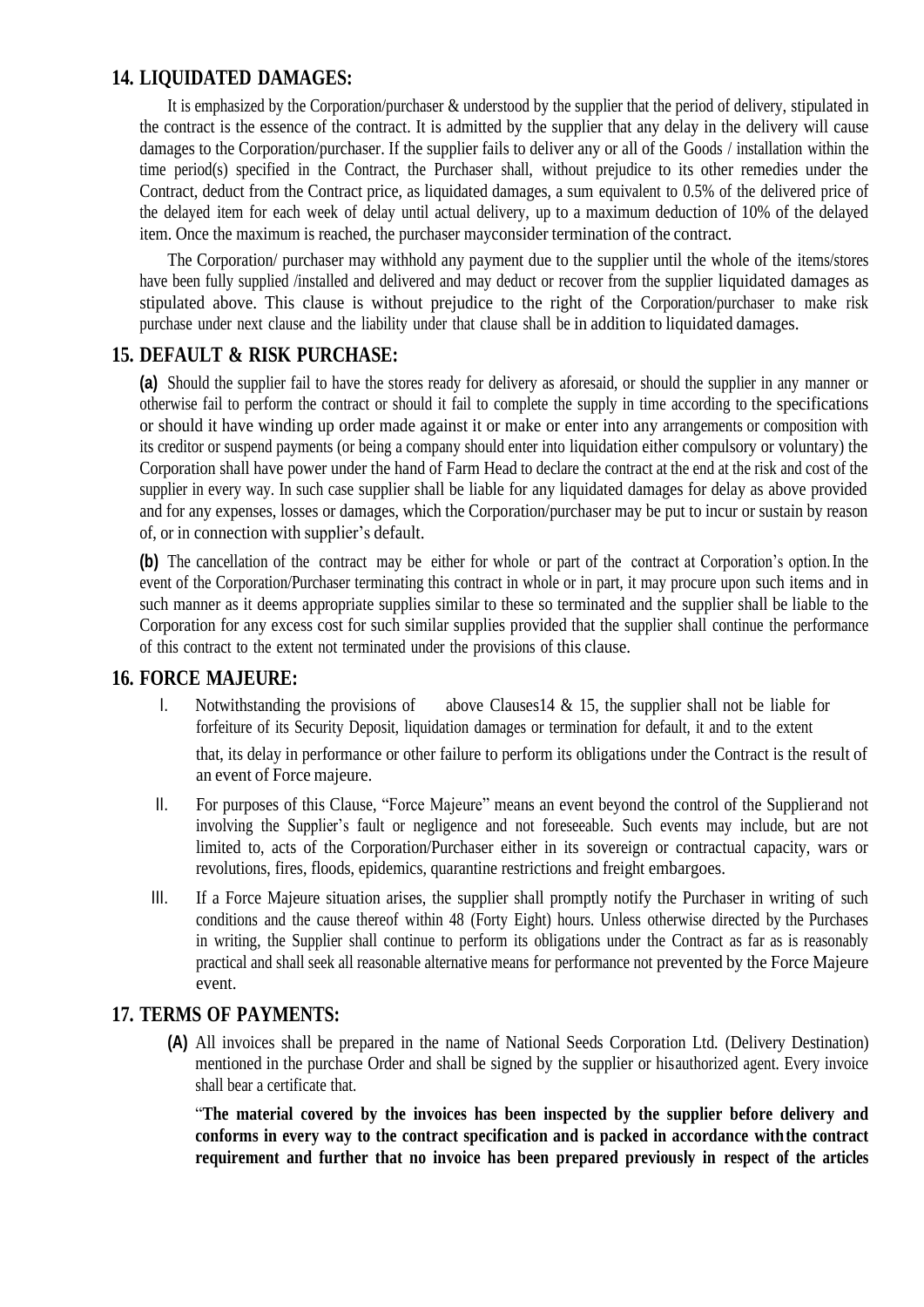#### **charged in the particular invoice**".

Invoice should have GST Nos. printed on them (If applicable), In the Tax invoice, cost and Tax, (GST) amount shall be mentioned separately

Unless otherwise specified in the contract, 70% of the invoice value would be paid by NSC against proof of delivery of the material at destination i.e. G.R. Note/receipt certificate issued by respective destination along with duly verified copy of original invoice and upon fulfillment of other obligation stipulated in the contract. All payment shall be made through RTGS after making necessary deduction if any towards liquidated damages, outstanding, short supply section pro-rata basis or as decided by the Corpn. The supplier is requested to provide information namely Bank name, location of branch & Name of City, Nature of Account,

Bank Account No., IFSC code no., MICRcode no. Permanent Account No (PAN) In Annexure "IV-A" Section-IV.

#### **Balance 30 % payment shall be made as below**:-

Balance 30% of the invoice value , the installation and commissioning charges as may be applicable shall be paid after 30 days of the equipment/equipment of entire plant commission and found satisfactorily trial.

#### **18. SETTLEMENT OF DISPUTES:**

All disputes in relation to the tender, the contract or the interpretation of any of their terms or implementation thereof or arising out of or concerned directly or indirectly with the contract shall be referred to the arbitration or a single arbitrator to be appointed by the Chairman-cum-Managing Director of the Corporation/purchaser and in the absence of CMD, the highest Executive Officer of the Corporation shall make such appointment. The venue of arbitration shall be at New Delhi. The court oflaw at the New Delhi/Delhi alone will have jurisdiction in the matter of any disputes whatsoever.

The arbitrator shall have powers to enlarge time for making & publishing the award with the consent of the parties. The parties will have no objection to the appointment of the arbitrator on the ground that the arbitrator had dealt with the matter of any earlier stage. If the claims involved in a dispute are of more than Rs.1/- lakh the arbitrator shall make a speaking award as per provision of Arbitration & Reconciliation Act 1996.

In case any dispute arises between NSC and the other party due to any term or matter, both the parties will opt to resolve it through mutual understanding and discussion. In case, dispute remains even after discussions, then it shall be binding upon parties to resolve issue under the provisions of Arbitration & Conciliation Act, 1996 as amended from time to time. Under this provision, the Chairman-cum-Managing Director, National Seeds Corporation Limited with the concurrence of both the parties shall appoint Sole Arbitrator to resolve the issue and both the parties will have to abide by the decision. The parties will bind to resolve this dispute through arbitration before going to court of law. The Arbitration shall be conductedat New Delhi and shall in English Language. The court of Delhi shall have the jurisdiction.

In case the supplier is a Public Sector Undertaking, the above clause shall not be applicable and in that event the following clause shall apply.

In the event of any dispute or difference relating to the interpretation and application of the provisions of the contracts, such dispute or difference shall be referred by either party for arbitration to the sole arbitrator in the Department of Public Enterprises to be nominated by the Secretary to the Govt. of India, In charge of the Department of Public Enterprises. The arbitration & conciliation Act, 1996 shall not be applicable to the arbitration under this clause. The award of the Arbitrator shall be binding upon the parties to the dispute, provided, however, any party aggrieved by such award may make a further reference for setting aside or revision of the award to the Law Secretary, Department of Legal and Affairs, Ministry of Law and Justice, Govt. of India.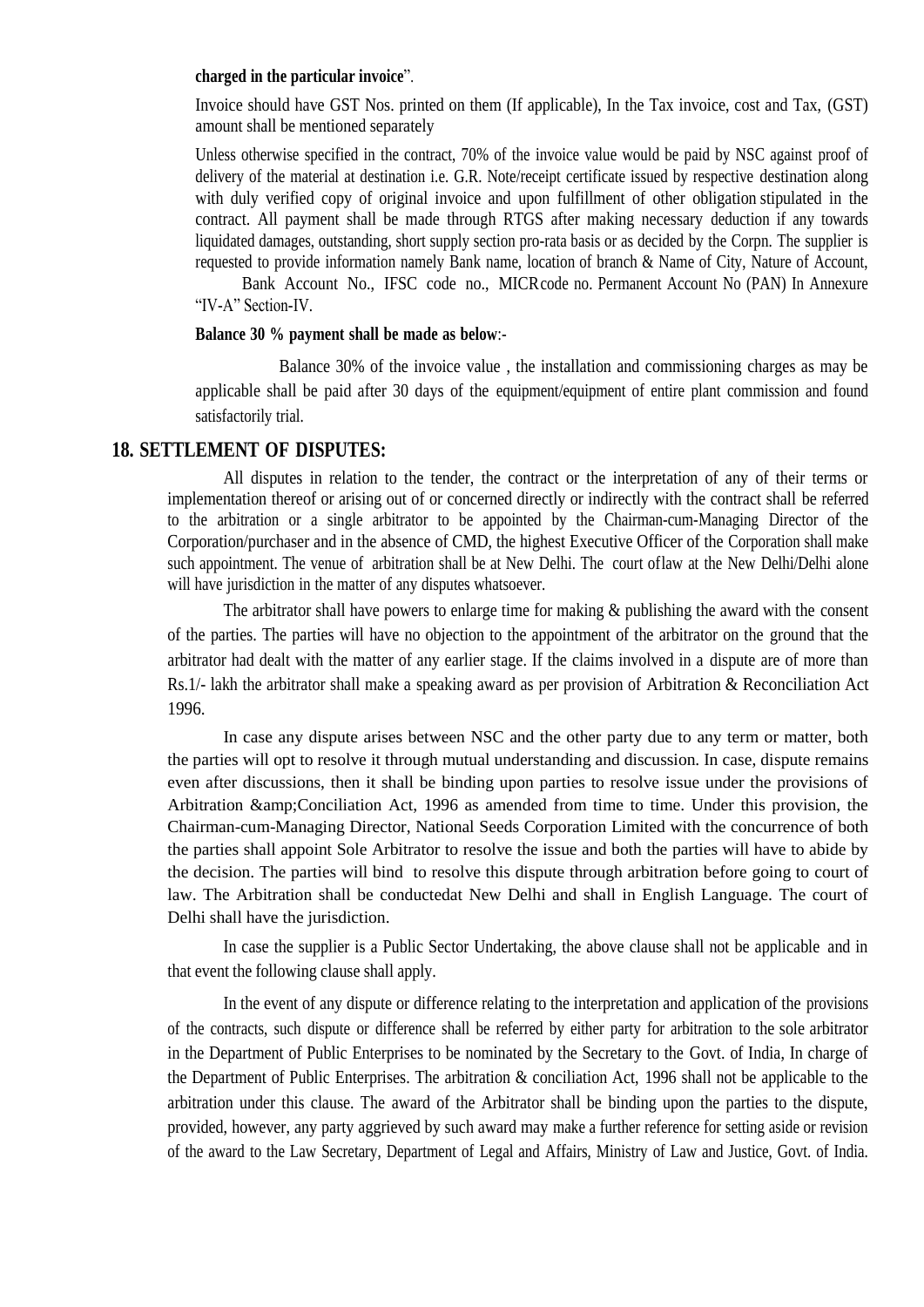Upon such reference, the dispute shall be decided by the Law Secretary or the Special Secretary/Additional Secretary when so authorized by the Law Secretary whose decision shall bind the parties finally and conclusively. The parties to the disputes will share equally the cost of arbitration as intimated by the Arbitrator.

#### **19. CORRUPT GIFTS & PAYMENTS OF COMMISSION:**

Any bribe, commission, gift or advantages given promised or offered by or on behalf of the supplier, his agents or representative or agent of the Corporation/or any person on his behalf in relation to the executionof this or any other contract with the Corporation shall in addition to the criminal liability under the Law enforce, subject the supplier to cancellation of this and other contracts with the Corporation and also to payment to any less resulting from any such cancellation to the extent as is provided in case of cancellation under "DEFAULT AND RISK PURCHASE" and the Corporation shall be entitled to deduct the amount sopayable from any money otherwise due to the supplier under this or any other contract or may recover the same by appropriate proceedings.

It is understood and agreed by the contractor that the prices charged for stores/supplies under the contract shall under no circumstances exceed the lowest price at which the contractor sells the stores ofidentical description to any other State/Central Govt. /Public Sector undertaking during the period of the contract. Affidavit should be given by the supplier on Rs.100.00 non-judicial stamp paper. Same is to be placed in the "Technical  $\&$ Commercial Bid "

**Note:** (Duly digitally signed on each & every page of "Section-III i.e. General Terms & Condition of the Contract "to be uploaded in the envelopes marked "Technical Bid").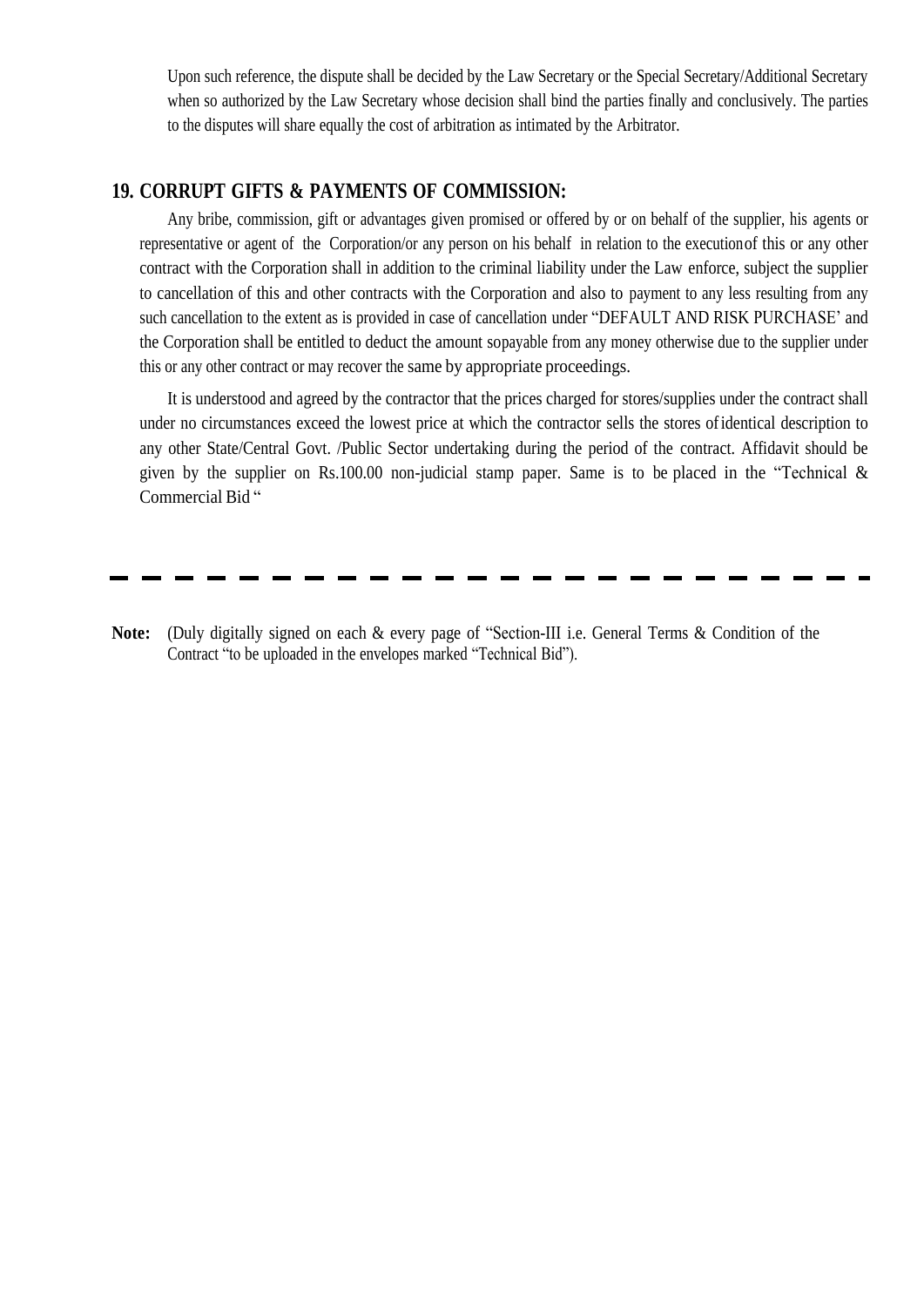<span id="page-18-0"></span>

| T <sub>0</sub> | <b>FROM</b>                                                                                                                                                                                                                                                                                                                                                                                                                               |
|----------------|-------------------------------------------------------------------------------------------------------------------------------------------------------------------------------------------------------------------------------------------------------------------------------------------------------------------------------------------------------------------------------------------------------------------------------------------|
| The Farm Head  |                                                                                                                                                                                                                                                                                                                                                                                                                                           |
|                | National Seeds Corporation Ltd.                                                                                                                                                                                                                                                                                                                                                                                                           |
|                | Central State Farm, Jawalgera,<br>Tq: Sindhanur, Distt: Raichur<br>Karnataka-584143.                                                                                                                                                                                                                                                                                                                                                      |
|                |                                                                                                                                                                                                                                                                                                                                                                                                                                           |
|                |                                                                                                                                                                                                                                                                                                                                                                                                                                           |
|                |                                                                                                                                                                                                                                                                                                                                                                                                                                           |
| Sub:           |                                                                                                                                                                                                                                                                                                                                                                                                                                           |
| Sir,           |                                                                                                                                                                                                                                                                                                                                                                                                                                           |
| I.             | have read the tender documents as issued by National Seeds<br>I/We<br>Corporation Ltd., (hereinafter called Corporation) and hereby agree to abide by the said instructions, terms and<br>conditions contained therein.                                                                                                                                                                                                                   |
| Ш.             | I/We also agree to keep the offer contained in the tender open for acceptance for a period of 180 days from the date<br>fixed for opening the same.                                                                                                                                                                                                                                                                                       |
| Ш.             | I/We also agree to extend the validity of this tender for a further period of six months from the date of placing<br>the initial order to repeat the order on the same rates and same terms and conditions for quantities not more<br>than 50% of the quantity in the initial purchase order. Repeat Order can be exceeded more than 50% of P.O's<br>quantity and beyond six months on need basis with the prior consent of the supplier. |
| IV.            | I/We offer to supply the equipment as detailed in the schedule attached (Annexure-IV-A) herewith at the rates quoted<br>by me/us and hereby bind myself/ourselves to complete the delivery & Commissioned the plant/ Machine within a<br>period of 30 days from the date of placing of order after providing seven days delivery period.                                                                                                  |
| V.             | NEFT/ UTR No. ___ dated____ for Rs. ___ (Rupees____ ) paid online for EMD & Tender fee is to be<br>enclosed.                                                                                                                                                                                                                                                                                                                              |
|                | <b>OR</b>                                                                                                                                                                                                                                                                                                                                                                                                                                 |
| a)             | We are Small Scale industry under MSME registered with District Industries Center (Govt. Of India) for item<br>under single point registration scheme after_<br>(photocopy of the<br>under single point registration scheme after<br>Registration Certificate is enclosed). Our Registration No. is                                                                                                                                       |
| VI.            | The full value of the earnest money shall stand forfeited without prejudice to any other rights or<br>remedies if:                                                                                                                                                                                                                                                                                                                        |
|                | (a) I/we withdraw the offer before a final decision of the tender is taken, provided that such a withdrawal is                                                                                                                                                                                                                                                                                                                            |

(a) I/we withdraw the offer before a final decision of the tender is taken, provided that such a withdrawal is made within 30 days from the opening date of tender.

(b) I/we do not execute the contract agreement & / provide Composite Bank Guarantee within the stipulated period after acceptance of my/our tender will be known to me/us.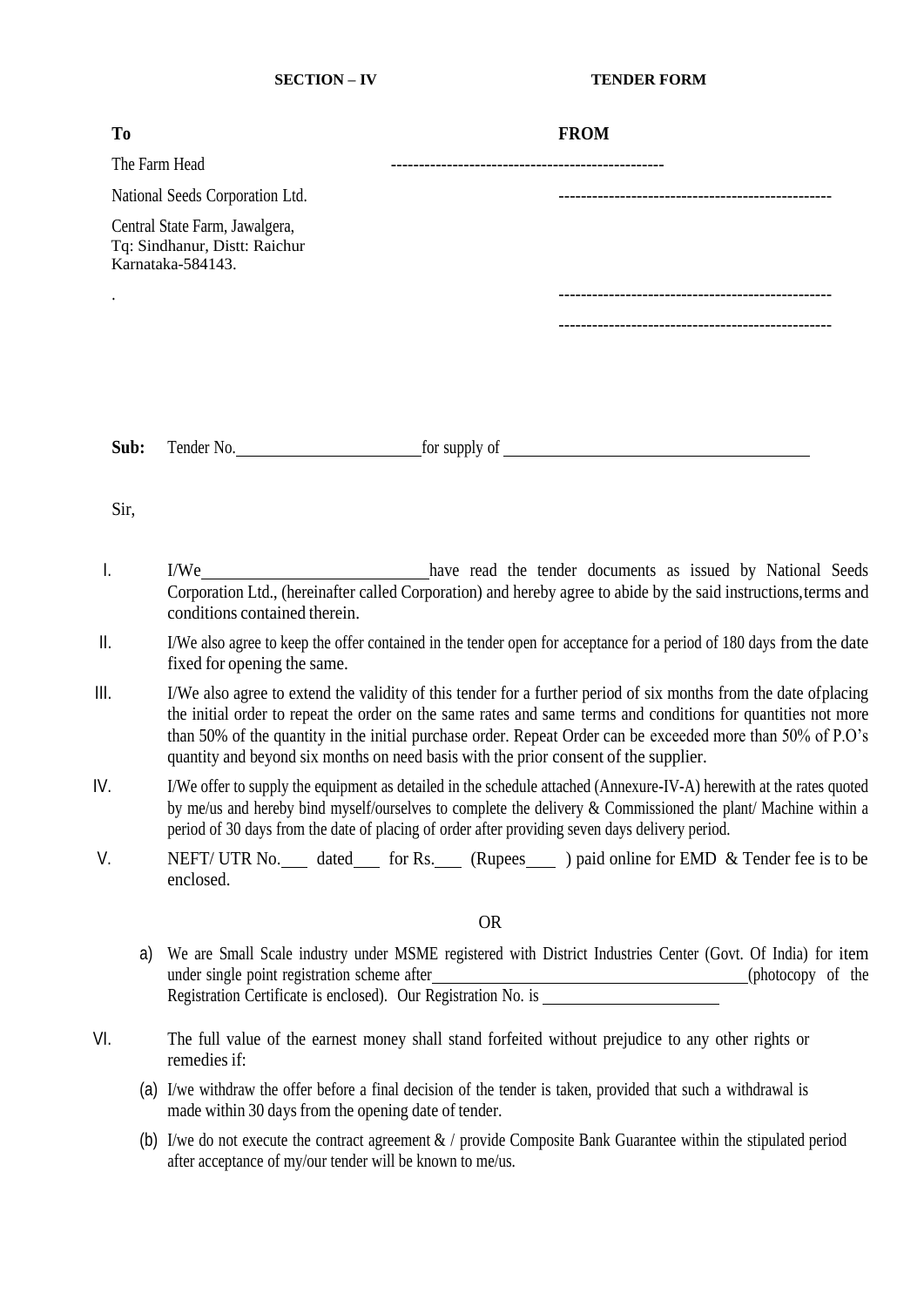- VII. I/We also understand that until a formal agreement is prepared and executed, acceptance on this tender shall constitute a binding contract between us subject to modifications as may be mutually agreed to between us and indicated in the letter of acceptance of my/our offer for this work. Valid on
- VIII. I/we have read the arbitration clause in Section-II & III of Part "A" of tender document, relating to instructions to tenderers and general conditions of the contract and I/we hereby agree that any dispute of whatsoever nature that may arise in connection with this tender shall be decided under these agreement clauses.
- IX. This tender is being submitted at NSC,CSF jawalgera and will be opened and decided at nsc,csf Jawalgera and it is agreed that Civil Courts at Delhi/New Delhi alone will have jurisdiction to deal with any legal proceeding that may arise in connection with this tender or subsequently.
- X. Copy of PAN enclosed herewith
- XI. Copy of GST enclosed herewith
- **XII.** Company profile as per prescribed Performa given in Annexure 'IV-A' of Section-IV of Part 'A' of thetender document is kept in a separate cover marked "**Technical Bi**d". Rates are quotedin the prescribed format of price bid form of the tender document and are kept in the separate cover marked **'Price Bid.'**
- XIII. I/We have read and understand that my/our financial bid shall be opened only if bid found qualified based on technical & commercial bid and the firm is found suitable during spot verification by NSC"sOfficers or any third party deputed by NSC.
- XIV. I/We have read and understand the specification for the items and the terms and conditions contained in the tender document and agree to which by the same and against which the bids are submitted in the separate cover marked **'Technical and Price Bid.**"
- XV. I /We offer the rate for supply, installation & commissioning of AC package units detailed as under :-

| Location | <b>Item</b> | Capacity | Qty. As per<br>tender | <b>Offered</b><br>quantity |
|----------|-------------|----------|-----------------------|----------------------------|
|          |             |          |                       |                            |
|          |             |          |                       |                            |
|          |             |          |                       |                            |

| Signature: | ----<br>------- |
|------------|-----------------|
|------------|-----------------|

|                     | Stamp of the company: |                                                                                                       |
|---------------------|-----------------------|-------------------------------------------------------------------------------------------------------|
| Place: -<br>Date:-. | E-mail Id:            | Name Of Authorized Signatory:-- ---------------------------<br>-------------------------------------- |
|                     | Phone No:             |                                                                                                       |
|                     | $Mb. No.$ :-          |                                                                                                       |
|                     |                       |                                                                                                       |
|                     |                       | .----------------------------                                                                         |
|                     |                       |                                                                                                       |
|                     |                       |                                                                                                       |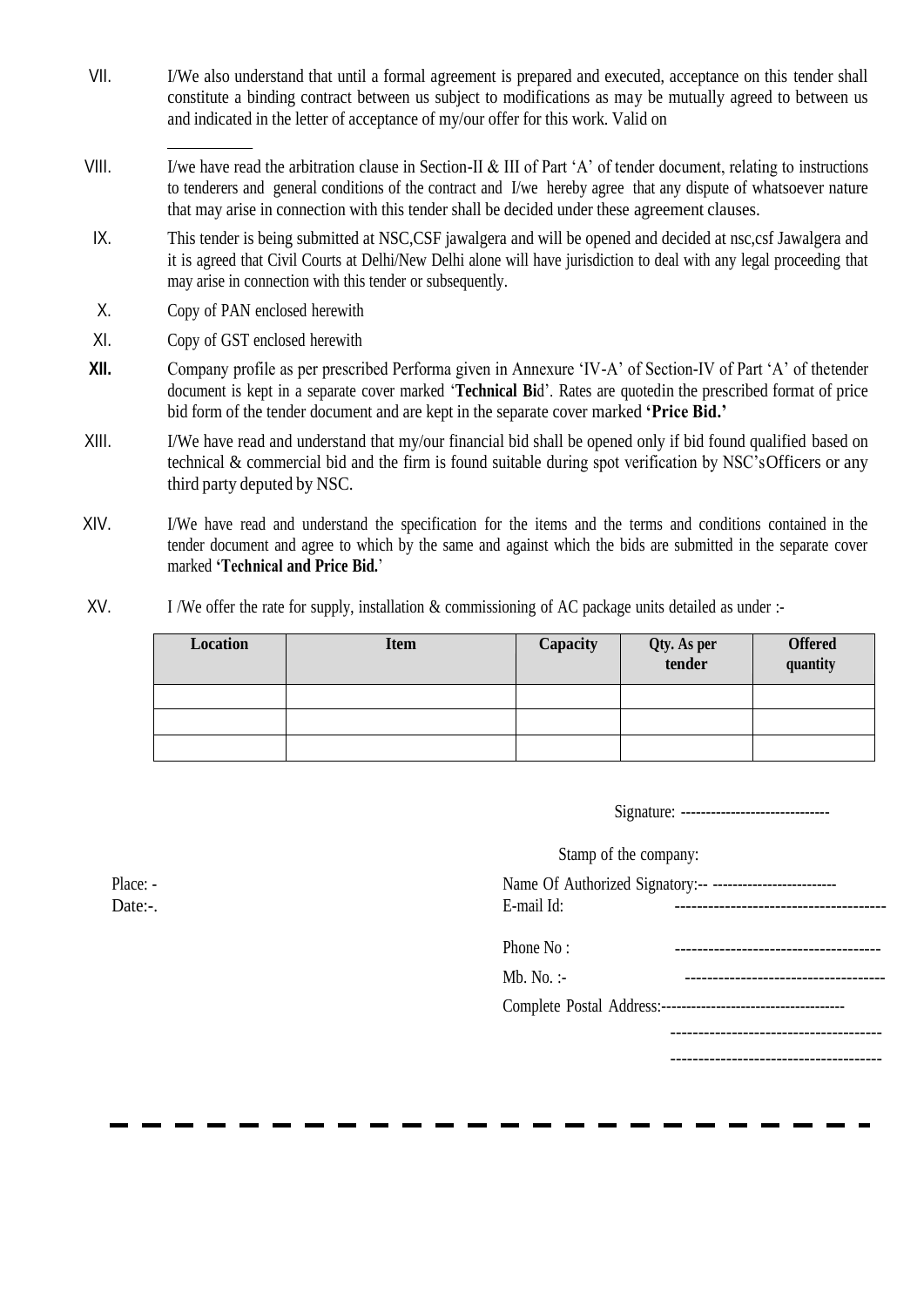#### <span id="page-20-0"></span>**Annexure-IV**

#### **To**

The Farm Head

National Seeds Corporation Ltd. -------------------------------------------------

Central State Farm, Jawalgera, Tq: Sindhanur, Distt: Raichur Karnataka-584143.

**FROM**

, ----------------------------------------------------------

----------------------------------------------------------

Sir,

Profile of our Company is as under:

- A. Work Performance :
	- a. Bidders should have experience in supply, installation and commissioning of at least 03 units of air conditioning cold storage room unit industrial type having capacity higher than 2.5 TR each inlast three years.

| Yea          | Name &   | Descriptio | Work    | Value   | Stipulated              | Actual date | Remarks           |
|--------------|----------|------------|---------|---------|-------------------------|-------------|-------------------|
| $\mathbf{r}$ | Address  | nn of      | Order   | (Rs. in | period<br><sub>of</sub> | of          | explaining        |
|              | of       | work       | No. $&$ | lakhs)  | Completion              | Completion  | reasons for delay |
|              | Contract |            | Date    |         |                         |             | and work          |
|              | Person   |            |         |         |                         |             | completed.        |
|              | with his |            |         |         |                         |             |                   |
|              | Mb. No., |            |         |         |                         |             |                   |
|              |          | 3          |         | 5       | 6                       | ┓           | 8                 |
|              |          |            |         |         |                         |             |                   |
|              |          |            |         |         |                         |             |                   |
|              |          |            |         |         |                         |             |                   |
|              |          |            |         |         |                         |             |                   |

Attach a copy of Work Orders and proof of completion.  $\bullet$ 

B. Average annual financial turnover during the last 3 years, ending 31 st march of the previous financial year, should be atleast 30 % of the estimated amount.

c. Attach supporting documents.

|  | Availability of technical manpower for manufacturing / installation:- |  |
|--|-----------------------------------------------------------------------|--|
|  |                                                                       |  |

| Type of Employee | No. | Qualification | Experience |
|------------------|-----|---------------|------------|
|                  |     |               |            |
|                  |     |               |            |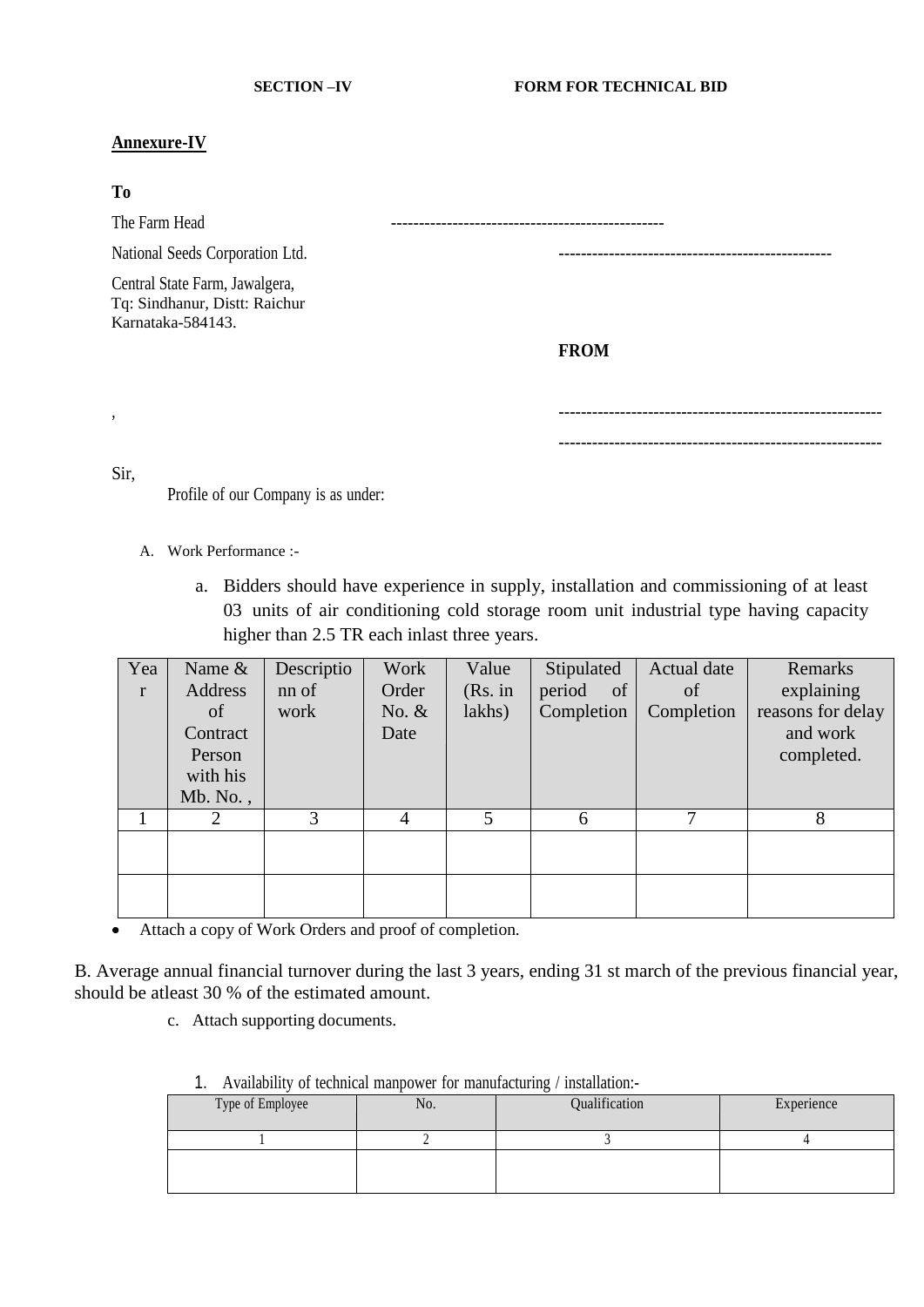#### D. Warranty of AC cold storage room packaged unit (complete line) & Accessories:-

|  | period<br>warran. | required |  |  | $\sim$ 00<br>period<br>$\sim$ 44 $\sim$<br>111044004<br>iail<br>۷đ۱.<br>ıсı |
|--|-------------------|----------|--|--|-----------------------------------------------------------------------------|
|  | month.            |          |  |  |                                                                             |

E. Compliance specification report;- should upload the technical specification compliance report dulysigned & supported with technical details, reason for deviation if any ANNEXURE- IV-D

| $\cdot$<br>m<br>محماه ما<br>report<br>янс |  |
|-------------------------------------------|--|
|                                           |  |

#### F. Financial ;-

a) Financial statement:- ITR for last three year

| <b>Financial year</b> | ITR $(Rs.)$ | <b>Remark if any</b> |
|-----------------------|-------------|----------------------|
|                       |             |                      |
|                       |             |                      |

b) MSME registration with NSIC certificate with proper validity along with udhyoug adhar registration number:-

| Registration No. | Category of Firm<br>General/SC/ST | Validity Period | Registered<br>Item/Items | Quantitative<br>Capacity | Monetary Limit |
|------------------|-----------------------------------|-----------------|--------------------------|--------------------------|----------------|
|                  |                                   |                 |                          |                          |                |
|                  |                                   |                 |                          |                          |                |

#### c) MSME calming for turnover & EMD relaxation shall submit the request letter in technical bid:-

| Whether you want any relaxation in turnover $&$ EMDthrough<br>MSME (Yes/No) | Enclosed request letter and supporting<br>documents NSIC certificate (s) $\&$ udyog<br>aadhar |  |
|-----------------------------------------------------------------------------|-----------------------------------------------------------------------------------------------|--|
|                                                                             |                                                                                               |  |
|                                                                             |                                                                                               |  |

a) EMD & Tender fee:

| <b>Banker Name</b> | NEFT/ UTR No. / Date |             | Amount     |             |
|--------------------|----------------------|-------------|------------|-------------|
|                    | <b>EMD</b>           | Tender free | <b>EMD</b> | Tender free |
|                    |                      |             |            |             |
|                    |                      |             |            |             |
|                    |                      |             |            |             |
|                    |                      |             |            |             |
|                    |                      |             |            |             |
|                    |                      |             |            |             |
|                    |                      |             |            |             |

b) Details of firm/ company;-

| Name of the<br>company/ $firm$ | Address of the<br>company | Contract no. $&$<br>e-mail address | Type of firm (Pvt.<br>Ltd./ proprietor/<br>partnership | Registration<br>no. of the<br>firm | Name $&$<br>contact no. of<br>proprietor/ |
|--------------------------------|---------------------------|------------------------------------|--------------------------------------------------------|------------------------------------|-------------------------------------------|
|                                |                           |                                    |                                                        |                                    | partners/<br>Director etc.                |
|                                |                           |                                    |                                                        |                                    |                                           |
|                                |                           |                                    |                                                        |                                    |                                           |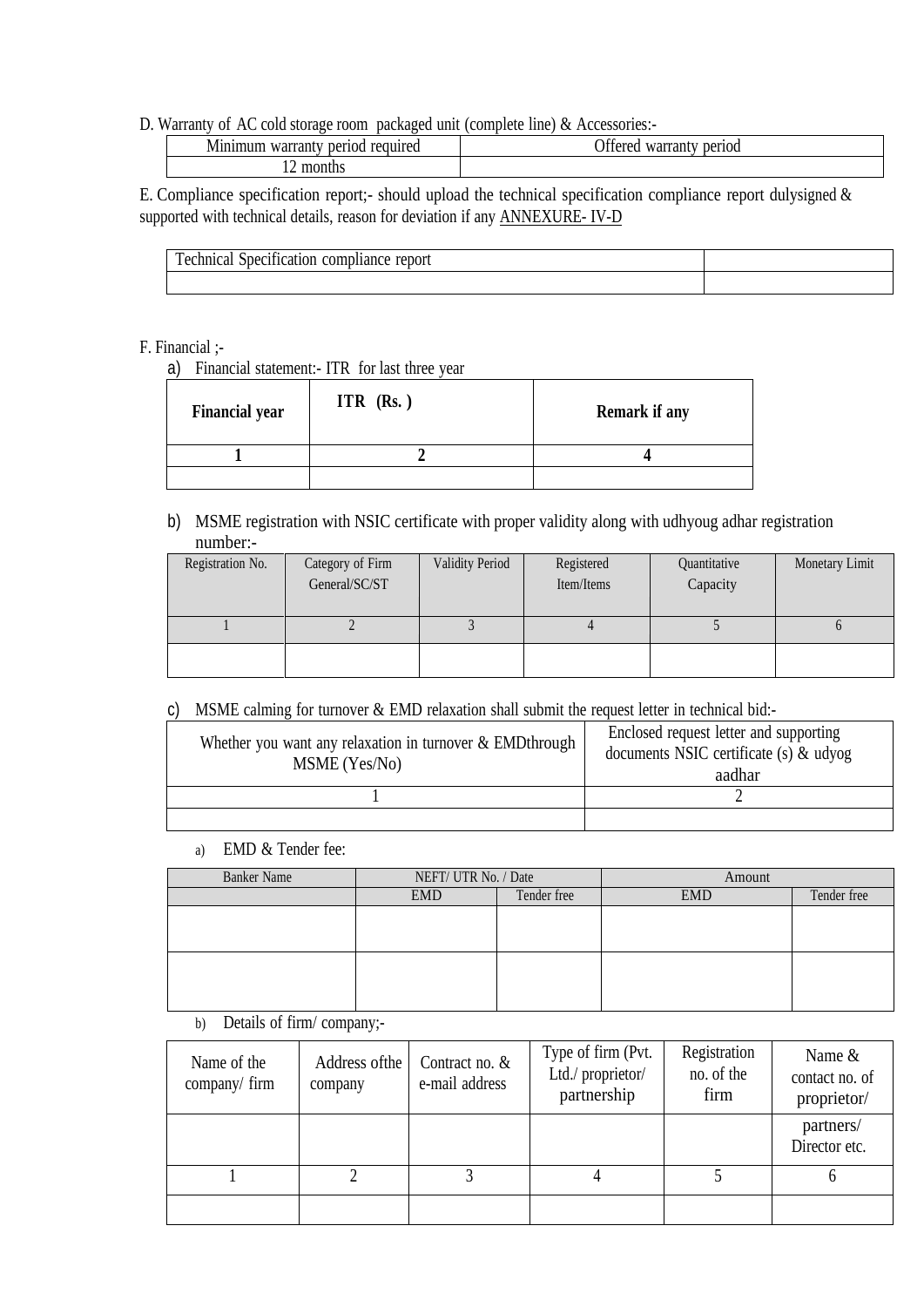c) GST registration no & PAN No..:-

| GST No<br>$&$ PAN<br>NO. | Copy enclosed |
|--------------------------|---------------|
|                          |               |

#### d) Particular of Banker:

| Name and address of<br>Banker | Type of Account | Account No. | <b>IFS</b> Code | <b>MICR Code</b> |
|-------------------------------|-----------------|-------------|-----------------|------------------|
|                               |                 |             |                 |                  |

- e) Bidder may be a company registered under the Companies Act, 1956, or a Partnership Firm registered under Partnership Act, 1932 or a Proprietorship Firm or co-operative firm registered under Co-operative Act.
- f) An affidavit on Rs 100 non judicial stamp paper that the bidder should submit declaration that bidder is not blacklisted by Govt. agency or institute as per perform attached in ANNEXURE- IV-B.
- g) An affidavit on Rs 100 non judicial stamp paper that Price Charged for stores/Supplies under the contract shall under no circumstances exceed the lowest price at which the contractor sells the stores of Identical description to any Govt. Department /Institution /Public Enterprises/Undertaking during the period of contract as per Performa attached in ANNEXURE –IV-C.
- h) If representative participating, letter of authorization to participate in the tender opening/negotiation of rate.
- i) Person Authorized for Signing the Bid with Valid letter on Firm/Company letter Head (up load).
- j) Each and every concerned pages of tender document should be digitally signed.

I hereby certify that all the information mentioned above are true and in case any information is found to be incorrect, my bid may be treated as rejected by NSC management. Thanking you,

Stamp of the Company

| Place: - | Name of Authorized Signatory: - The Contract Contract Contract Contract Contract Contract Contract Contract Contract Contract Contract Contract Contract Contract Contract Contract Contract Contract Contract Contract Contra |
|----------|--------------------------------------------------------------------------------------------------------------------------------------------------------------------------------------------------------------------------------|
| Date:-.  |                                                                                                                                                                                                                                |
|          | Phone No.: Mb.                                                                                                                                                                                                                 |
|          | $No.$ :-                                                                                                                                                                                                                       |
|          |                                                                                                                                                                                                                                |

**Note: -**1. In absence of any above document, tender may be liable for rejection. All above documents are to be uploaded in the envelope marked "Technical Bid".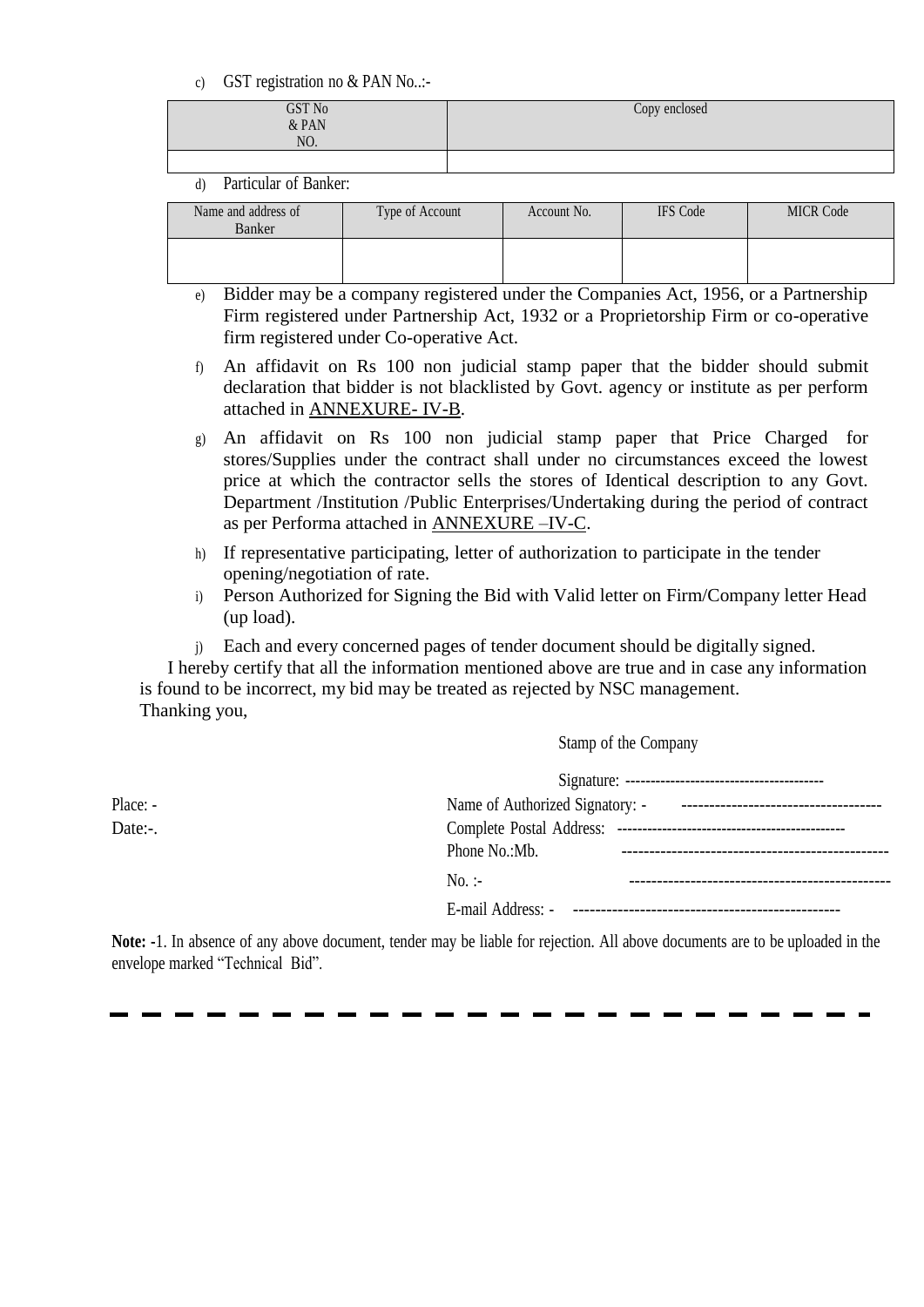#### **SECTION – IV Affidavit Certificate**

# **Annexure-IV-B**

<span id="page-23-0"></span>

| $I$ /We $\qquad$                                                                                   | (Name, Designation and |  |
|----------------------------------------------------------------------------------------------------|------------------------|--|
| Address) hereby declaring that my/our firm/Company has not been neither black-listed nor de-barred |                        |  |
| from participation in tender by any of the Govt. Department/ Organization /PSUs                    |                        |  |
| /Institution etc, where I /We had supplied the goods during the                                    |                        |  |
|                                                                                                    |                        |  |
| Signature of Authorized signatory -----------------                                                | Name<br>Designation    |  |
|                                                                                                    |                        |  |
|                                                                                                    |                        |  |
|                                                                                                    |                        |  |
| Dated:<br><u> 1980 - Johann Barnett, fransk kongre</u>                                             |                        |  |

r  $\mathbf{r}$   $\mathbf{r}$ 

 $\mathbf{r}$ 

 $\mathbf{r}$ 

 $\mathbf{r}$ . . . . ä,  $\mathbf{r}$  . . .

 $\blacksquare$  $\blacksquare$  a and  $\mathbf{r}$  $\blacksquare$  $\blacksquare$ - 11  $\blacksquare$  $\mathbf{r}$   $\mathbf{r}$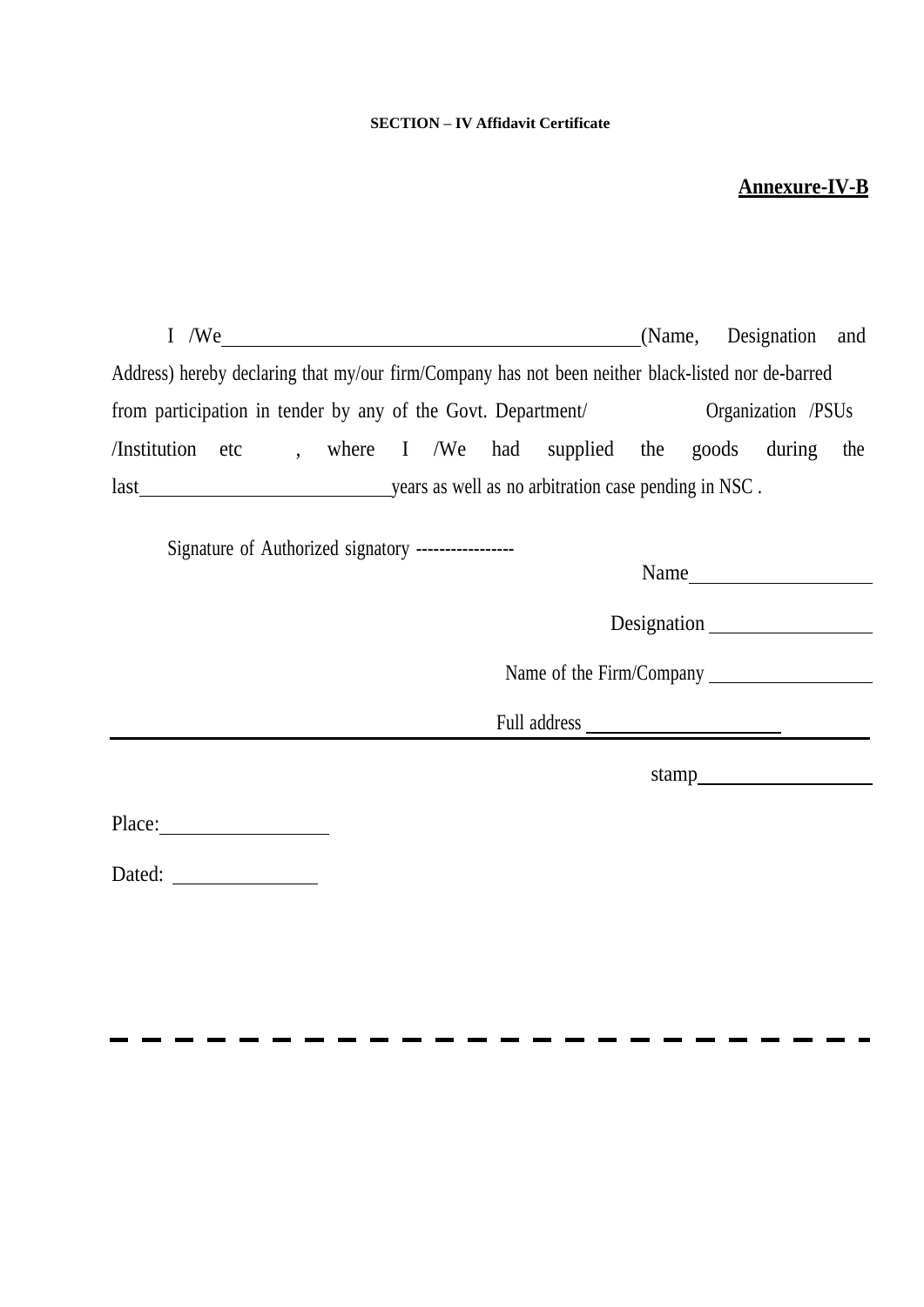# **Annexure-IV-C**

<span id="page-24-0"></span>I /We (Name, Designation and Address) hereby declaring that price charged for quoted item/items under this contract, our firm has no circumstance exceeded lowest price of identical goods given to any Govt. Deptt./PSUs/Institutions/Organizations etc during current year .

Signature of Authorized Signatory ---------------------------------------

Name

Designation

Name of the Firm/Company

Full address

Stamp and the stamp of the stamp of the stamp of the state  $\sim$ 

Place:

Dated: **Dated:**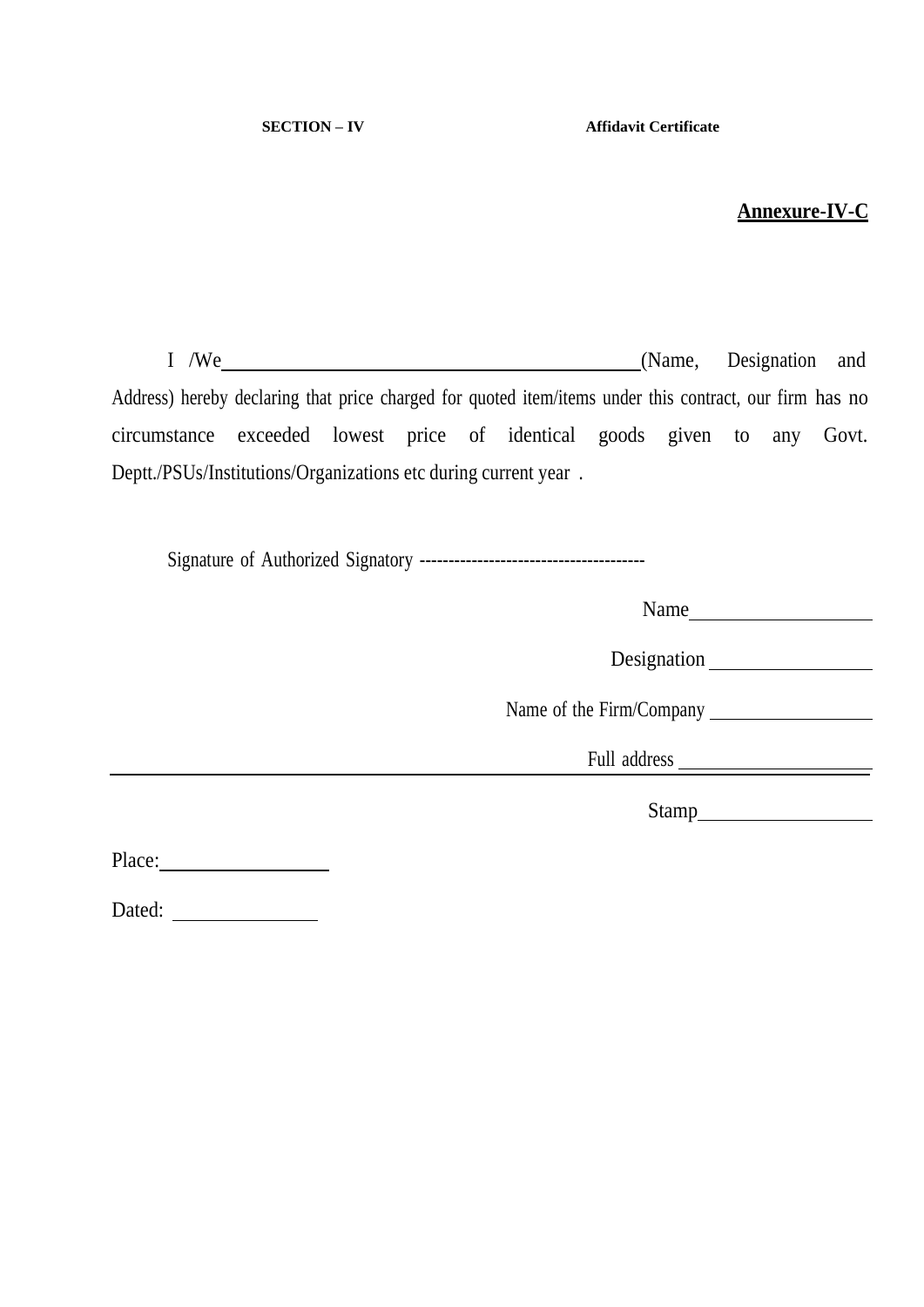# **Annexure-IV-D**

<span id="page-25-0"></span>

|            | <b>TECHNICAL SPECIFICATION COMPLIANCE</b>                                                                                                                                                                                                                                                   |                       |                                                          |                                          |                                                                                                                                                     |
|------------|---------------------------------------------------------------------------------------------------------------------------------------------------------------------------------------------------------------------------------------------------------------------------------------------|-----------------------|----------------------------------------------------------|------------------------------------------|-----------------------------------------------------------------------------------------------------------------------------------------------------|
| Sr.<br>No. | Description of the machine/Works                                                                                                                                                                                                                                                            | Source/Man<br>facture | <b>REPORT</b><br>Quality<br>certificate if<br>applicable | Specification<br>compliance<br>statement | Bidder to indicate relevant<br>page No of their Bid to<br>support the compliance<br>deviation if any may be<br>supported with full<br>Justification |
| 1.         | Supply of Package<br>type<br>refrigerator capacity 30,000<br>BTU/Hr -02 set Brand: Blue<br>Star/Hitachi/whirlpool<br>Usage/Application : Industrial<br>Use<br>Capacity: 2.5 Tr each set<br>Feature: Service-friendly<br>design<br>Phase: 3 Phase<br>Compressor Type:<br>Dual(hermetic type) |                       |                                                          |                                          |                                                                                                                                                     |
| 2.         | Servo voltage stabilizer                                                                                                                                                                                                                                                                    |                       |                                                          |                                          |                                                                                                                                                     |

# Technical compliance report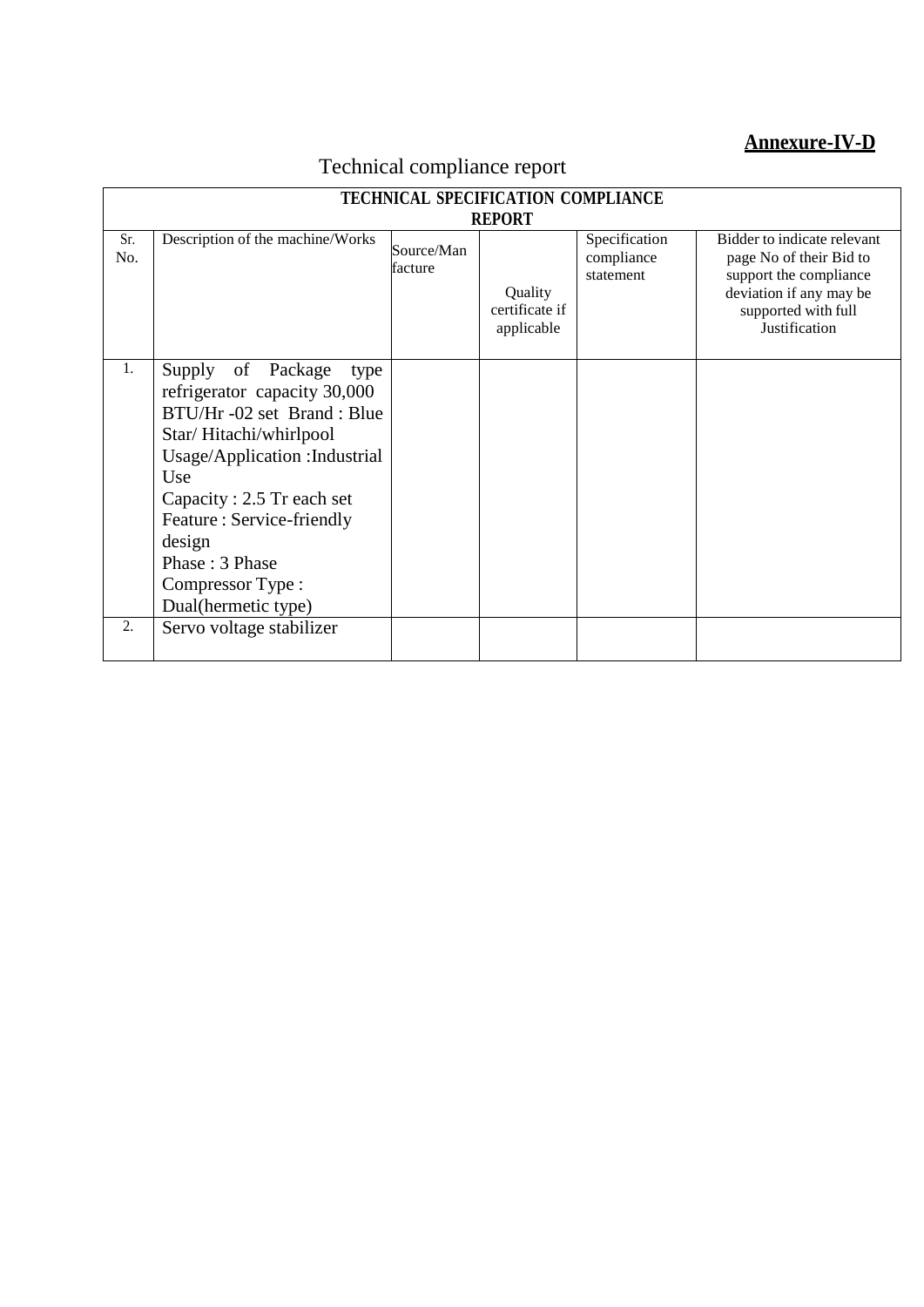#### **SECTION – V Price Bid Form**

**To**

The Farm Head **From s**-------------------------------------------------

National Seeds Corporation Ltd. -------------------------------------------------

Central State Farm, Jawalgera, Tq: Sindhanur, Distt: Raichur Karnataka-584143

Sir,

We have examined the prescribed specifications and read the terms & conditions of Tender No<br>for the work namely for unit (Nos) respectively, our for unit (Nos) respectively, our rates for the aforesaid units according to the specification, terms & conditions are as under:

| SI.              | <b>Description of items</b>                                                                                                                                                                                                                                                                                       |          | <b>RATE</b> | GST% | <b>Total FOR</b> |
|------------------|-------------------------------------------------------------------------------------------------------------------------------------------------------------------------------------------------------------------------------------------------------------------------------------------------------------------|----------|-------------|------|------------------|
| No.              |                                                                                                                                                                                                                                                                                                                   | QTY.     |             |      | Amount           |
| 1.               | Supply of pre fabricated panels for<br>cold room size 24 ftx20 ftx08 ft<br>as per specification and scope of work<br>in existing godown along with tile<br>flooring on PUF panels.                                                                                                                                | $01$ no. |             |      |                  |
| $\overline{2}$ . | Supply of outdoor unit for cold room<br>of size 24 ft x20 ft x08 ft (including all $02$ . No.<br>accessories for A.c package unit for<br>capacity of 2.5 TR-01 no.)                                                                                                                                               |          |             |      |                  |
| $\beta$ .        | Supply of indoor unit for cold room of<br>size 24 ft x20 ft x08 ft(including all $02$ No.<br>accessories for A.c package unit for<br>capacity of 2.5 TR-01 no. with servo<br>stabilizer-01 No. as per specification.)                                                                                             |          |             |      |                  |
| $\overline{4}$ . | Supply , installation $&$ commissioning<br>charges for cold room including<br>electric control panel, low side<br>materials of temperature indicator<br>unit (Dry and wet bulb)<br>and<br>hygrometer (for RH) shall be installed<br>inside of the A.C. cold storage room<br>and outside of the cold storage room. | each     |             |      |                  |

#### **1) Price Bid for AC cold storage room in existing godown package units:-**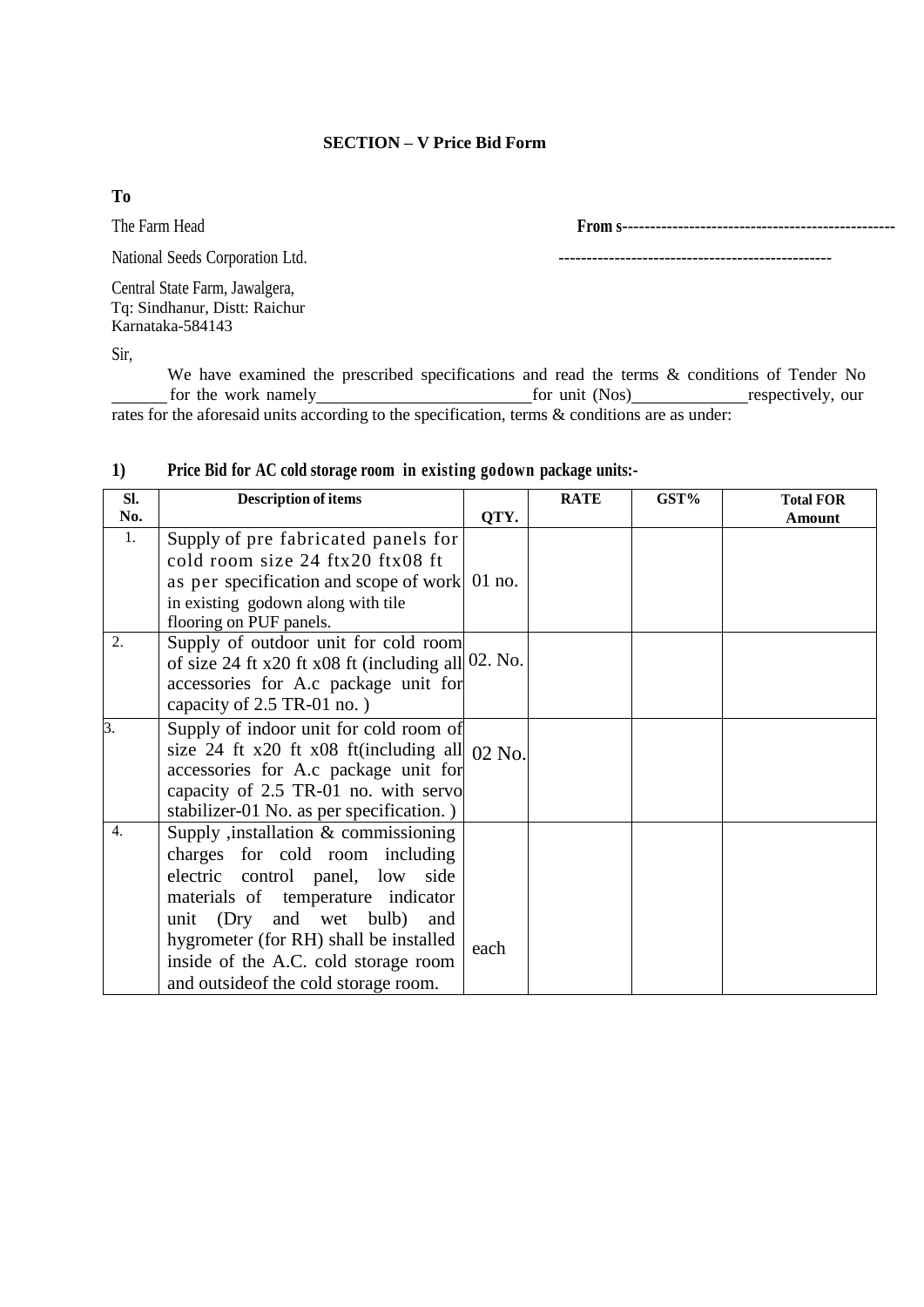#### **SECTION – VI FORM OF PERROMANCE SECURITY (GUARANTEE)**

#### **BANK GUARANTEE BOND**

In consideration of the **National Seeds Corporation** ,CSF Jawlagera(hereinafter called **Corporation**) to accept the terms and conditions of the proposed agreement between ------------------ and -------------- (hereinafter called" the Contractor) for the work---------------- (hereinafter called the said agreement) having agreed to production of an irrevocable Bank Guarantee for Rs.---------………… ) in the form guarantee from the contractor for compliance of his obligations in accordance with the terms and conditions in the said agreement.

We--------- (hereinafter referred to as the Bank) hereby undertake to pay the Corporation an amount not exceeding Rs.-------- )on demand by the Corporation.

2 We,--------------------- do hereby undertake to pay the amounts due and payable under this guarantee without any demure, merely on a demand from the Corporation stating that the amount claimed as required to meet the recoveries due or likely to be due from the said contractor. Any such demand made on the bank shall be conclusive as regards the amount due and payable by the bank under this guarantee. However, our liability under this guarantee shall be restricted to an amount not exceeding Rs. ------ (Rs. --------------- only.)

3 We, the said bank further undertake to pay the Corporation any money so demanded notwithstanding any dispute or disputes raised by the contractor in any suit or proceeding pending before any court or Tribunal relating thereto, our liability under this present being absolute and unequivocal.

The payment so made by us under this bond shall be a valid discharge of our liability for payment there under and the contractor shall have no claim against us for making such payment.

4 We-------- ----- further agree that the guarantee herein contained shall remain in full force and effect during the period that would be taken for the performance of the said agreement and that it shall continue to be enforceable till all the dues of the Corporation under or by virtue of the said agreement have been fully paid and its claims satisfied or discharged or till Engineer on behalf of the Corporation certified that the terms and conditions of the said agreement have been fully and properly carried out by the said contractor and accordingly discharges this guarantee.

5 We---------- (indicate the name of bank) further agree that the Corporation shall have fullest liberty without our consent and without affecting in any manner our obligation hereunder to vary any of the terms and conditions of the said agreement or to extend time of performance by the said contractor from time to time or to postpone for any time or from time to time any of the powers exercisable by the Corporation against the said contractor and to forbear or enforce any of the terms and conditions relating to the said agreement and we shall not be relieved from our liability by reason of any such variation or extension being granted to the said contractor or for any forbearance, act of omission.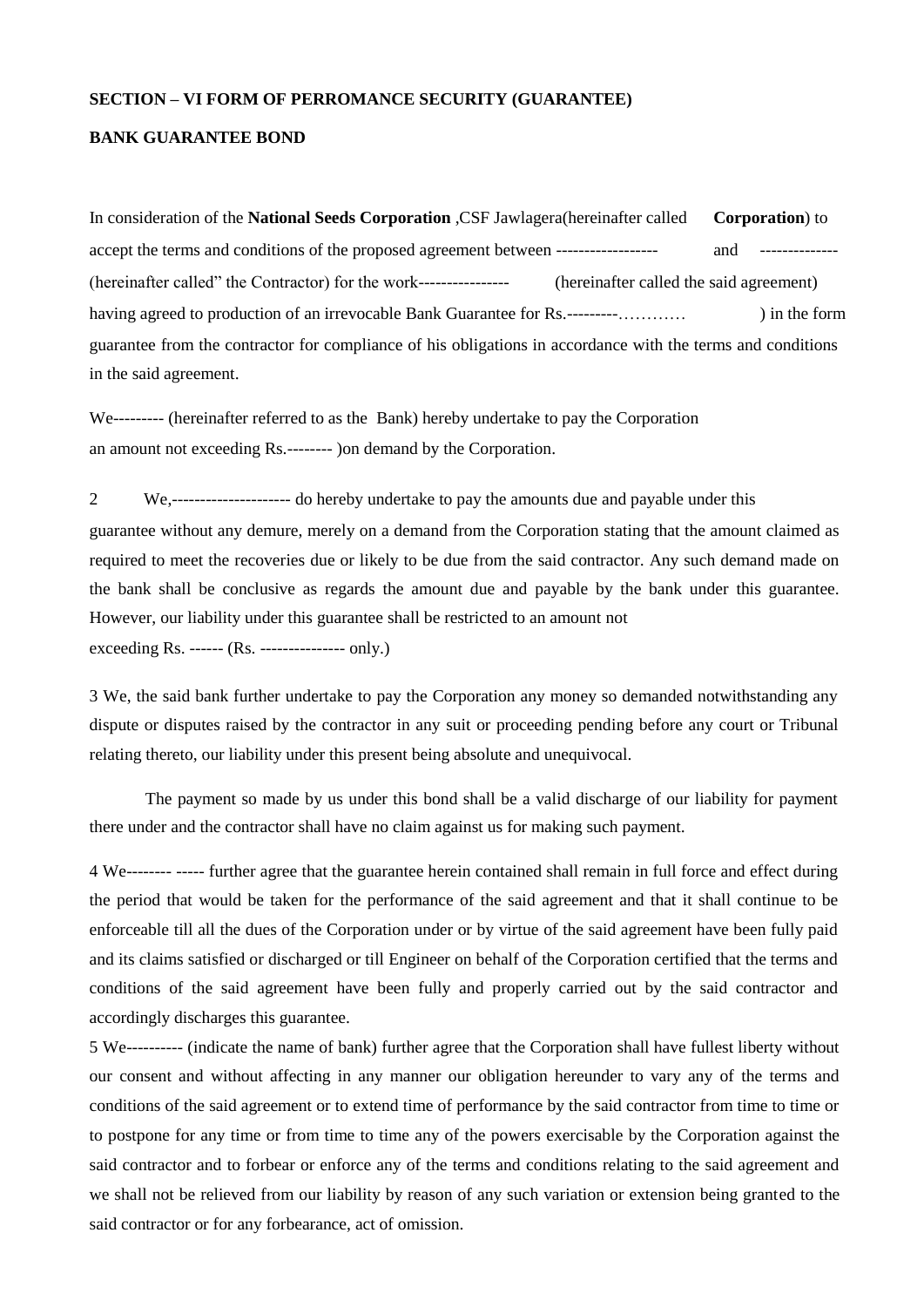On the part of the Corporation any indulgence by the Corporation to the said contractor or by any such matter or thing whatsoever which under the law relating to sureties would, but for this provision, have effect of so relieving us.

6 This guarantee will not be discharged due to the change in the constitution of the Bank or the contractor.

7 We--------- (indicate the name of bank) lastly undertake not to revoke this guarantee except with the previous consent of the Corporation in writing.

8 This guarantee shall be valid up to ------------ unless extended on demand by the Corporation. Notwithstanding anything mentioned above, our liability against this guarantee is restricted to Rs.----

---- (Rs.\_------------) and unless a claim in writing is lodged with us within six months of the date of expiry or the extended date of expiry of this guarantee all our liabilities under this guarantee shall stand discharged.

Dated the ----------------- day of ---------- for ------------------- (indicate the name of bank)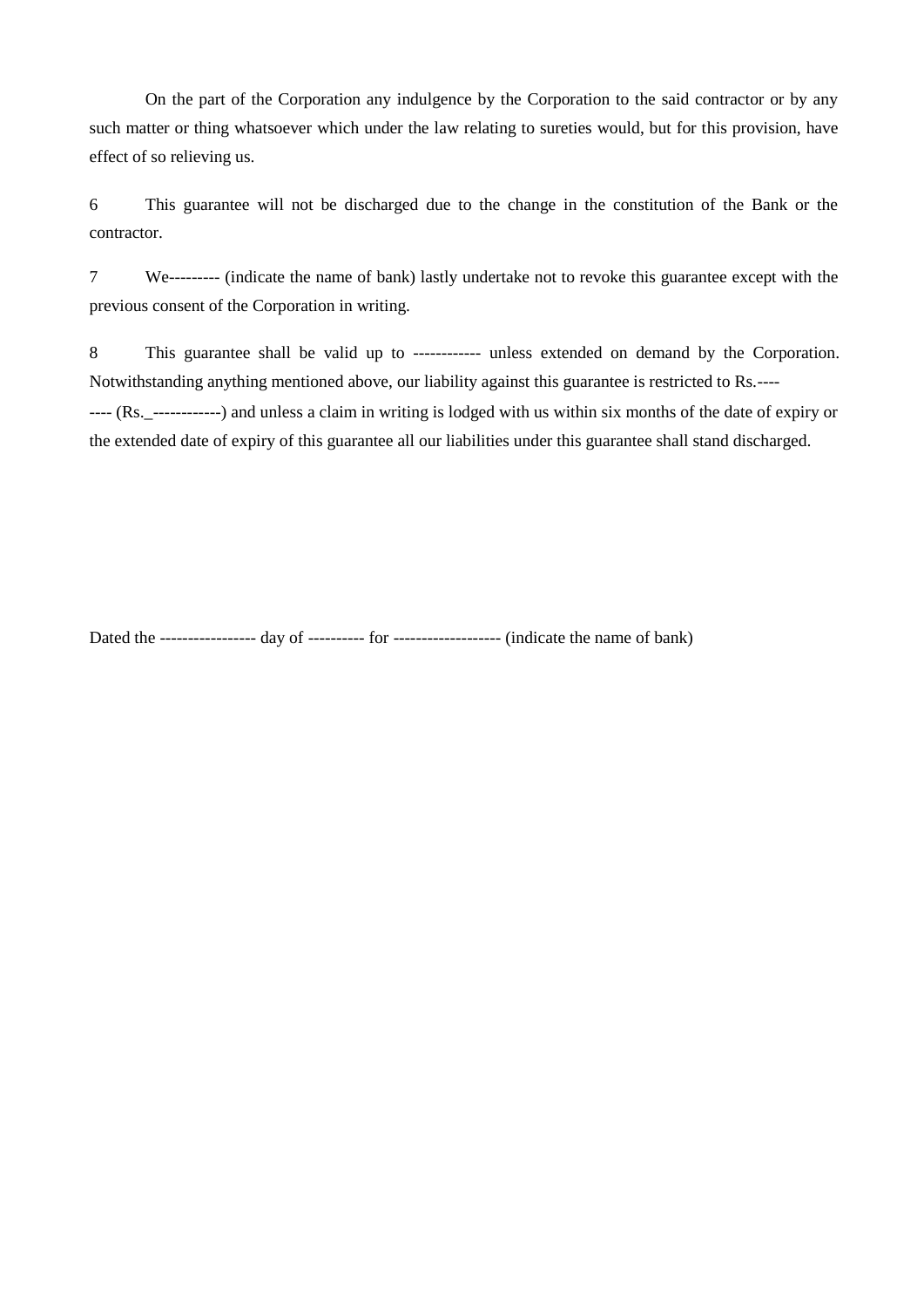#### **SECTION – VII FORMAT OF AGREEMENT**

Contract no.

Dated **Dates** 

| This agreement is made between National Seeds Corporation Limited, Central state farm Jawlagera.------         |
|----------------------------------------------------------------------------------------------------------------|
| --------------------- having its registered office at Beej Bhawan, Pusa complex, New Delhi-110012 as the first |
| part, referred here after as corporation and M/S or                                                            |
|                                                                                                                |
|                                                                                                                |
|                                                                                                                |

Whereas the Corporation being desirous of having performing the provision of works mentioned above, enumerated or referred in Notice inviting Tender, General conditions of contract, specifications, Drawing and other documents constituting the tender and acceptance thereof, copy hereto annexed, all of which are designed in form of this contract and are included in the term "CONTRACT" when ever here in used.

And whereas the Corporation accepted the tender of contractor for the provision and the execution of the said work upon the terms and conditions as contained in the tender documents submitted by the contractor form in part of the contract.

Now this agreement witnessed and it is hereby agreed and declared as follows:

1. The consideration of the payment to be made to the contractor for the works to be executed by him the contractor hereby covenant with the corporation of contractor shall and will duly provide, execute and complete the said works in ----….months as per the terms of the contract and maintain the same at his own cost during the maintenance period,

"…………………………………………………………………….. ",.thereafter , perform all other acts and things in the contract mentioned or described or which are to be implied there from or may be reasonable necessary for the completion of the said works and at the times and in the manner and subject to the terms and conditions or stipulations mentioned in the contract.

2 In consideration of the due provision, execution and completion of the said works, the corporation does hereby agree to pay to the contractor for the works actually done by him at the rates quoted by the contractor against the bill of quantities forming part of the tender documents and accepted by the corporation or at Agreed Rates and such other sums are may become payable to the contractor under the provision of the contractor such payments to be made at such time and in such manner as provided for in the contract.

3 And in consideration of the above, the contractor does hereby agree to pay to the Corporation the sums as may be due to the corporation for the services, if any, rendered by the corporation to the contractor and such other sum or sums as may become payable to the corporation as per the terms and conditions of contractor, such payment to be made at such manner as it provided in the contract.

4 Notwithstanding the execution of this agreement at any place other than Delhi the parties expressly agree that this Agreement shall be deemed to have been signed at Delhi and the courts at Delhi alone shall have jurisdiction in respect of this contract and dispute if any. The parties shall not take any proceedings in any other court having concurrent jurisdiction in the matter.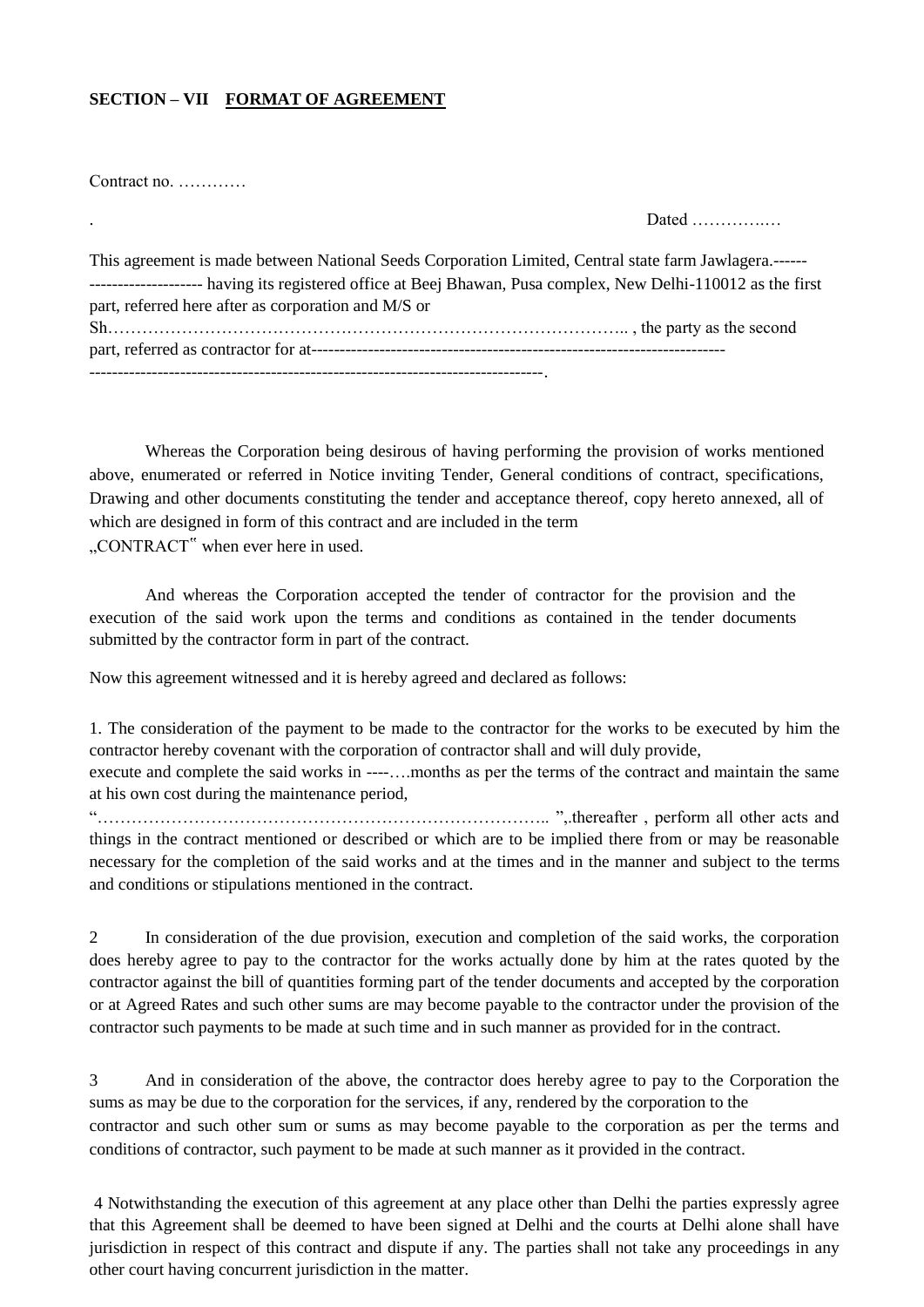#### **Arbitrations**

In case any dispute arises between NSC and the other party due to any term or matter, both the parties will opt to resolve it through mutual understanding and discussion. In case, dispute remains even after discussions, then it shall be binding upon parties to resolve issue under the provisions of Arbitration & Conciliation Act, 1996 as amended from time to time. Under this provision, the Chairman-cum-Managing Director, National Seeds Corporation Limited with the concurrence of both the parties shall appoint Sole Arbitrator to resolve the issue and both the parties will have to abide by the decision. The parties will bind to resolve this dispute through arbitration before going to court of law. The Arbitration shall be conducted at New Delhi and shall in English Language. The court of Delhi shall have the jurisdiction.

In witness where of the parties hereto have signed on the date respectively set under their signatures

#### **SIGNED AND DELIVERED FOR AND ON BEHALF OF PARTY AT**

In the presence of :-

Witness 1

 $2$ 

#### **SIGNED AND DELIVERED FOR AND ON BEHALF OF NSC LTD AT**

In the presence of :-

Witness  $1$  \_\_\_\_\_\_\_\_\_\_\_\_\_\_\_\_\_\_\_\_\_\_\_\_.

 $2$   $\qquad \qquad \ldots$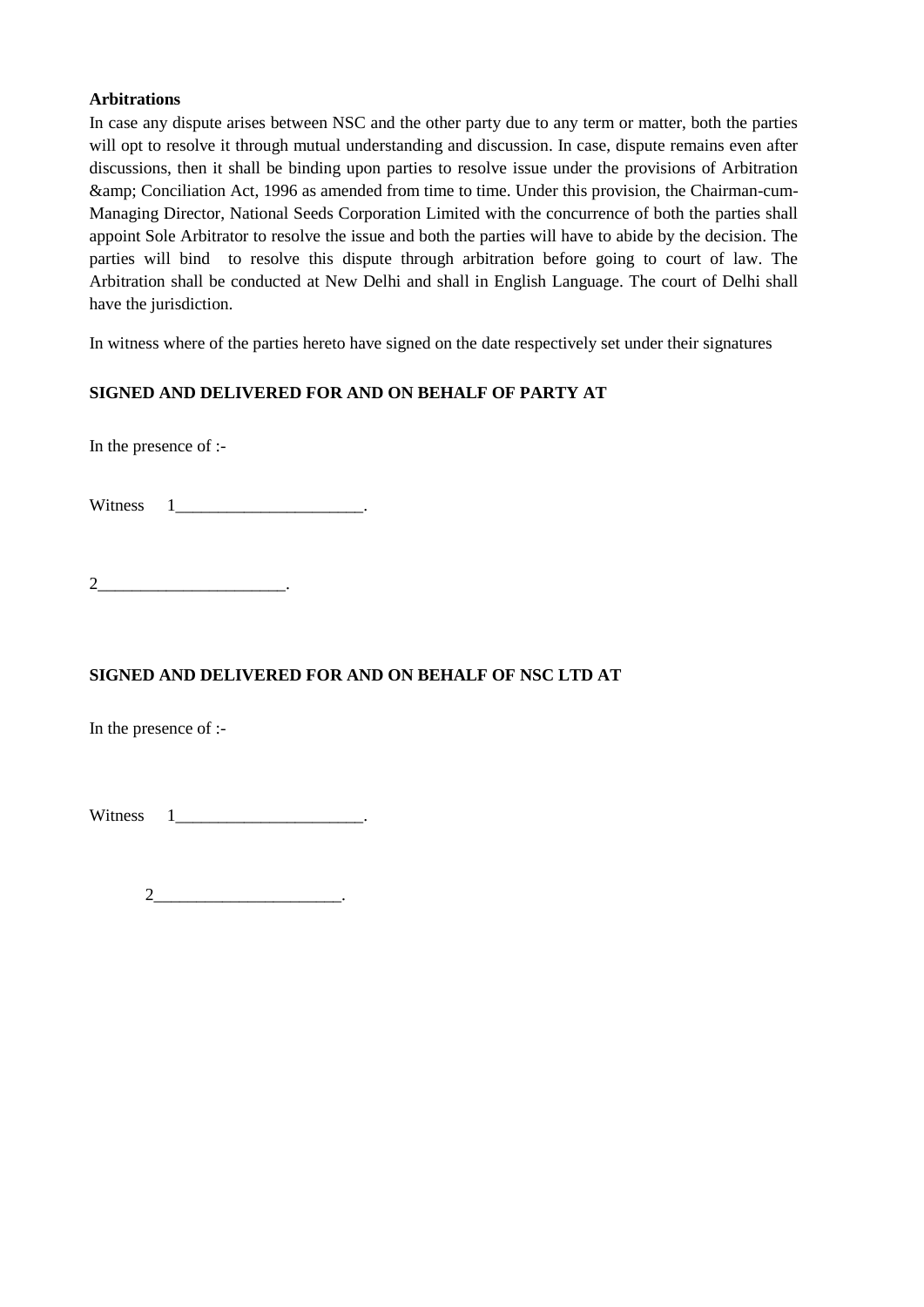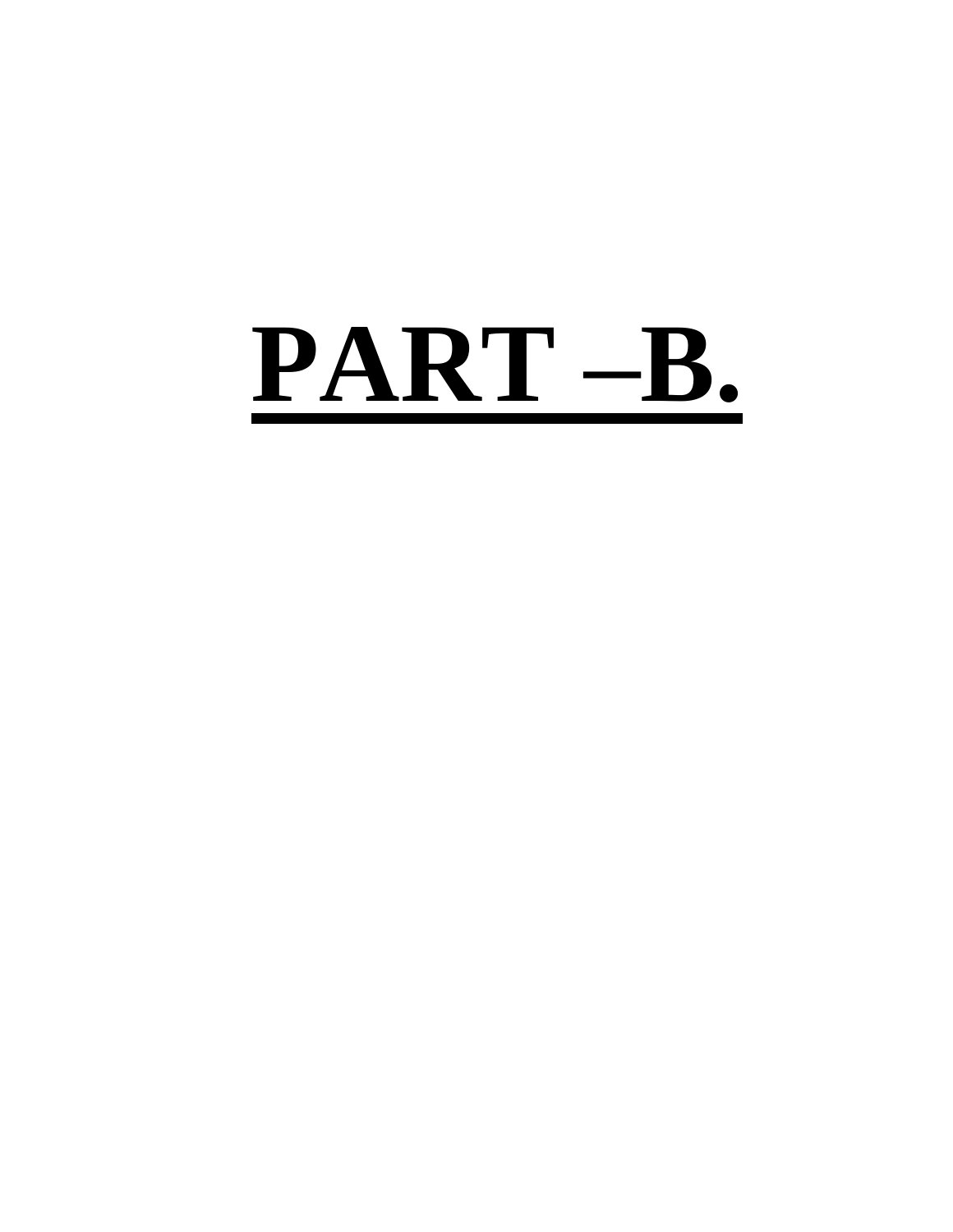#### **SECTION – I TECHNICAL SPECIFICATIONS**

<span id="page-32-1"></span><span id="page-32-0"></span> **Technical** specification for  $5.00$  **TR** C o l d s t o r a g e u n i t  $(01 \text{ unit of size } \{(24 \text{ ft}(l) \times 20 \text{ ft}(w) \times 8 \text{ ft}(h))\})$ 

Supply, installation, testing & commissioning of 5.0 TR(2.5 Tr-02 No.) capacity refrigerator conditioner of 30,000 BTU/Hr x 2set unit in single storage room in the existing godown as per the following specification:-

The AC cold storage room unit shall maintained the temperature in the seed storage godown at +08 degreeCelsius to +12 degree Celsius suitable for the storage of seed.

- (A) Nominal cooling capacity ( TR) : 5.0(2.5 Tr-02 no.)
- (B) Rated cooling capacity: 30,000 btu/hr x 2set .
- (B) Refrigerant :  $R 404$  Å (eco friendly)
- (C) Finish : PPGI inside and outside cold storage room.
- (D)The unit to include built-in controls like HP/LP/OL/UL,digital temperature indicator cum controller, electric panel with phasesequence relay and display of same.
- (E) Door size & type : Outside & Inside PPGI lamination saving type with  $34" x 78"$ : clear opening Accessories :Anti condensation door Heater, Human safety release Knob.
- (F) Product daily incoming: Cold storage room with 1000 Kg"s/day with 10,000 Kgs storage capacity.

Indore Unit(IDU):

- (I) Type of blower : Prefabricated Modular PUF panels with cyclopentane blowing agent .
- (II) Power supply: 415v, three phase,50hz
- (III) Air filter : non-woven polyester media enclosed by HDPE mesh
- (IV)Controller : microprocessor based with LCD display
- (V) Evaporator coil : hydrophilic blue fin anti corrosion coatings
- (VI) Compressor type: hermetically sealed scroll (high energy efficient)
- (VII) No. of compressor units : 02 nos. in each units.
- (VIII) No. of IDU: 02 units with strip curtain provided inside
- (IX) Type of insulation for floor 50 mm PUF slabs with tiles flooring on above PUF slabs.

Outdoor Unit(ODU):-

- (I) No. of ODU : 02 nos. for each units.
- (II) Condenser type : air cooled hermetic scroll type compressor.
- (III) Condenser fan type : propeller
- (IV) Power supply: 230v, single phase/Three phase as per requirment,50hz
- (V) The unit shall be designed to operate effectively at higher ambient temperature, up to 38 deg Celsius.
- 1. Packaged ac unit shall be fully charged with refrigerant at site.

2. Hard drawn copper tube and insulation tube – suitable diameter along with elbows and g.i supporting structure.

3. Four core suitable electrical cable from IDU to ODU of make finolex/fine cab/equivalent – as per requirement.

4. Four core electrical cable (armored) of make finolex/fine cab/ equivalent - fromdepartmental power supply to IDU - as per requirement.

- 5. PVC drain of suitable diameter with fittings and clamping as per requirement.
- 6. Air cooled condensing unit discharge and liquid lines valves shall be fixed
- 7. Led internal lighting arrangement
- 8. . Approved makes : blue star /Hitachi/whirlpool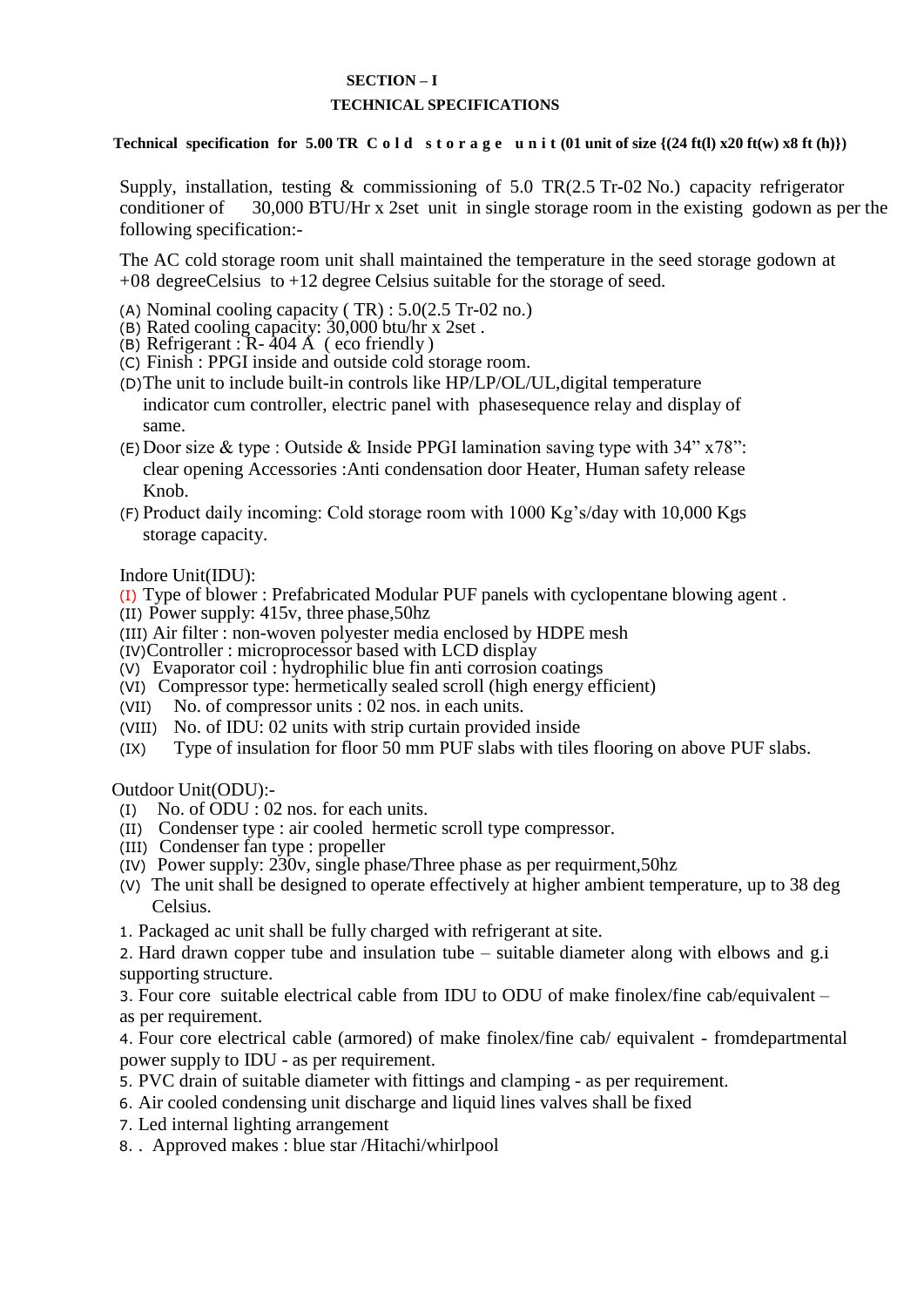- 9. **Electrical wire**:- The all cables shall be provided by the bidders/contractors and the specification of the cable should be as under:-.
	- $\triangleright$  Cables shall conform to IS: 1554 and carry ISI mark.
	- $\triangleright$  Wiring cables shall conform to IS 694.

All cables shall have stranded aluminum conductors. All cables joints shall be made approved manner as per standard practice by crippling tool.

- 10. Earthing:- The all earthing shall be looped with existing available earthing. The earthing shall consist of an earth tape connected to an independent plate made of copper or G.I. having a conductivity of not less than 100% international standard. All electrical apparatus, cable boxes and sheath/armourd clamps shall be connected to the main bar by means of branch earth connections of appropriate size. All joints in the main bar and between main bar and branch bars shall have the lapping surface properly tinned to prevent oxidation. The joints shall be riveted and sweated.
- 11. 20 KVA 3 phase servo voltage stabilizer having following specification.

BIDDERS SHALL SUBMIT THE CATALOGUE / BROUCHER OF OFFERED MAKE & MODEL WITHOUT FAIL.

| Capacity                    | <b>20 KVA</b>                                |
|-----------------------------|----------------------------------------------|
| Make                        | <b>ISI</b>                                   |
| <b>Input Voltage</b>        | 300-460 volts (Phase to Phase) 170-270 volts |
|                             | (Phase to Neutral)                           |
| Type                        | Suitable for: 100% Balanced/unbalanced load  |
|                             | 100% Balanced/unbalanced supply              |
| Application                 | Indoor Type                                  |
| Phase                       | 3-Ph, 4 Wires                                |
| Frequency                   | 50 Hz                                        |
| <b>Wave form Distortion</b> | Nil(Negligible)                              |
| <b>Response Time</b>        | Instantaneous (mili sec)                     |
| Mode of Operation           | Automatic                                    |
| Suitability                 | <b>Suitable for all Power Factors</b>        |
| Duty Cycle                  | Continuous 24 Hrs                            |
| Efficiency                  | As per IS Standards                          |
| Losses at No Load           | As per IS Standards                          |
| Losses at full load         | As per IS Standards                          |
| <b>Temperature Rise</b>     | 38°C Above Ambient                           |
| <b>Laminations Used</b>     | M4 Grade                                     |
| <b>Carbon Brushes Used</b>  | High Grade Graphite                          |
| <b>Class of Insulation</b>  | Class - A, Greater Than 6M ohms              |

#### **1. TRAINING OF STAFF (Electrical Engineer, Mechanical Engineer, Technicians)**

- i. Training of users on operation and basic maintenance.
- ii. Advanced maintenance tasks required shall be documented.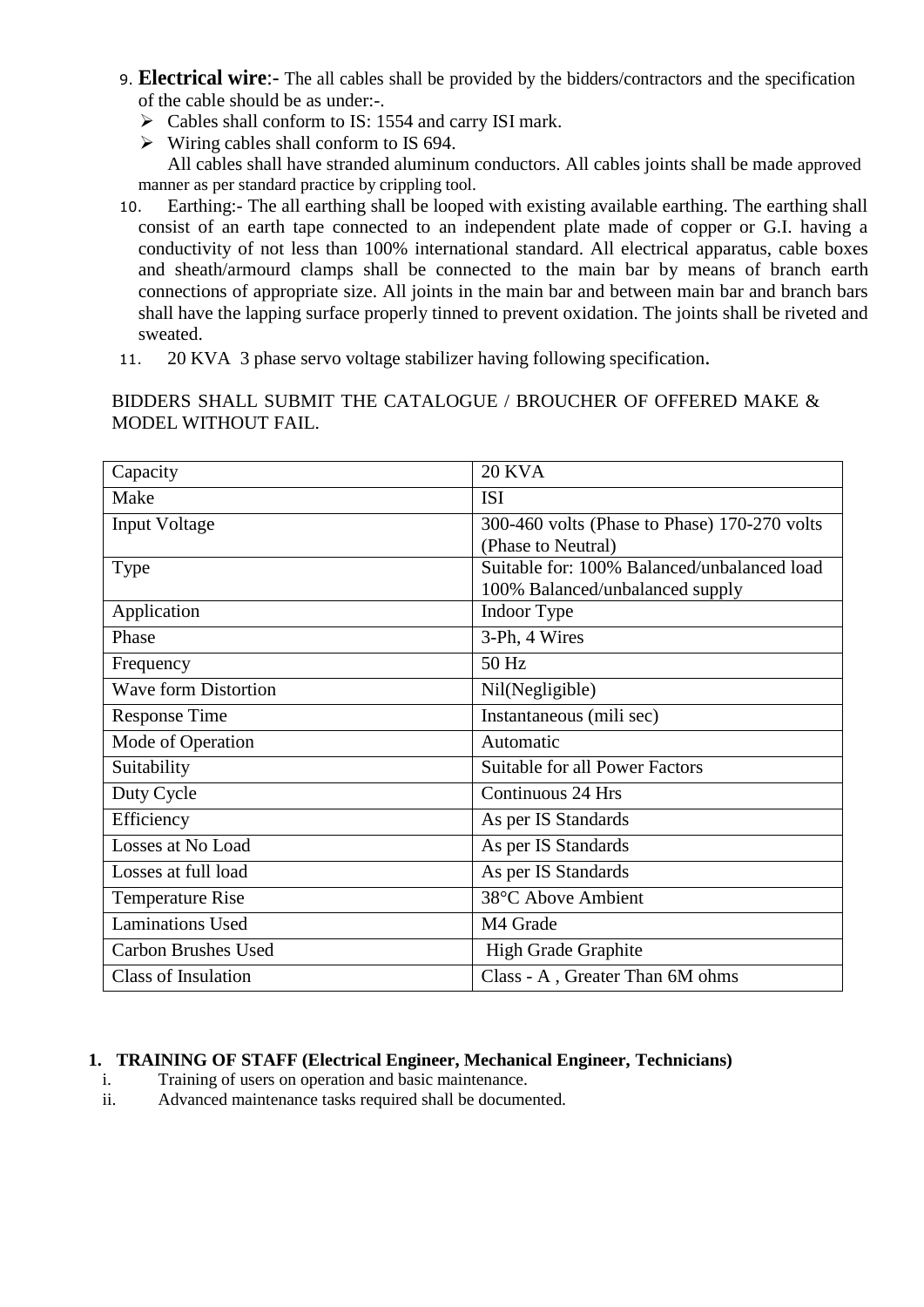- <span id="page-34-0"></span>**2. RECOMMENDATIONS OR WARNINGS:** Any warning signs would be adequately displayed.
- **3. WARRANTY:** Should provide minimum warranty of 12 months & AMC as per requirement.

#### **SECTION – II DISPATCH DESTINATION**

| Sr. No. | <b>Dispatch Destination</b>                                                                                                                 | <b>Contact Person Name and contact No.</b>                                                                      |
|---------|---------------------------------------------------------------------------------------------------------------------------------------------|-----------------------------------------------------------------------------------------------------------------|
|         | The Farm Head,<br>National Seeds corporation Limited,<br>Central State Farm-Jawalgera,<br>Tq: Sindhanur, Distt: Raichur<br>Karnataka-584143 | Sh. Ramniwas Yadav (Farm Director)<br>9664297014<br>Sh. Jagminder Singh, Junior Engineer (Civil),<br>7337780403 |